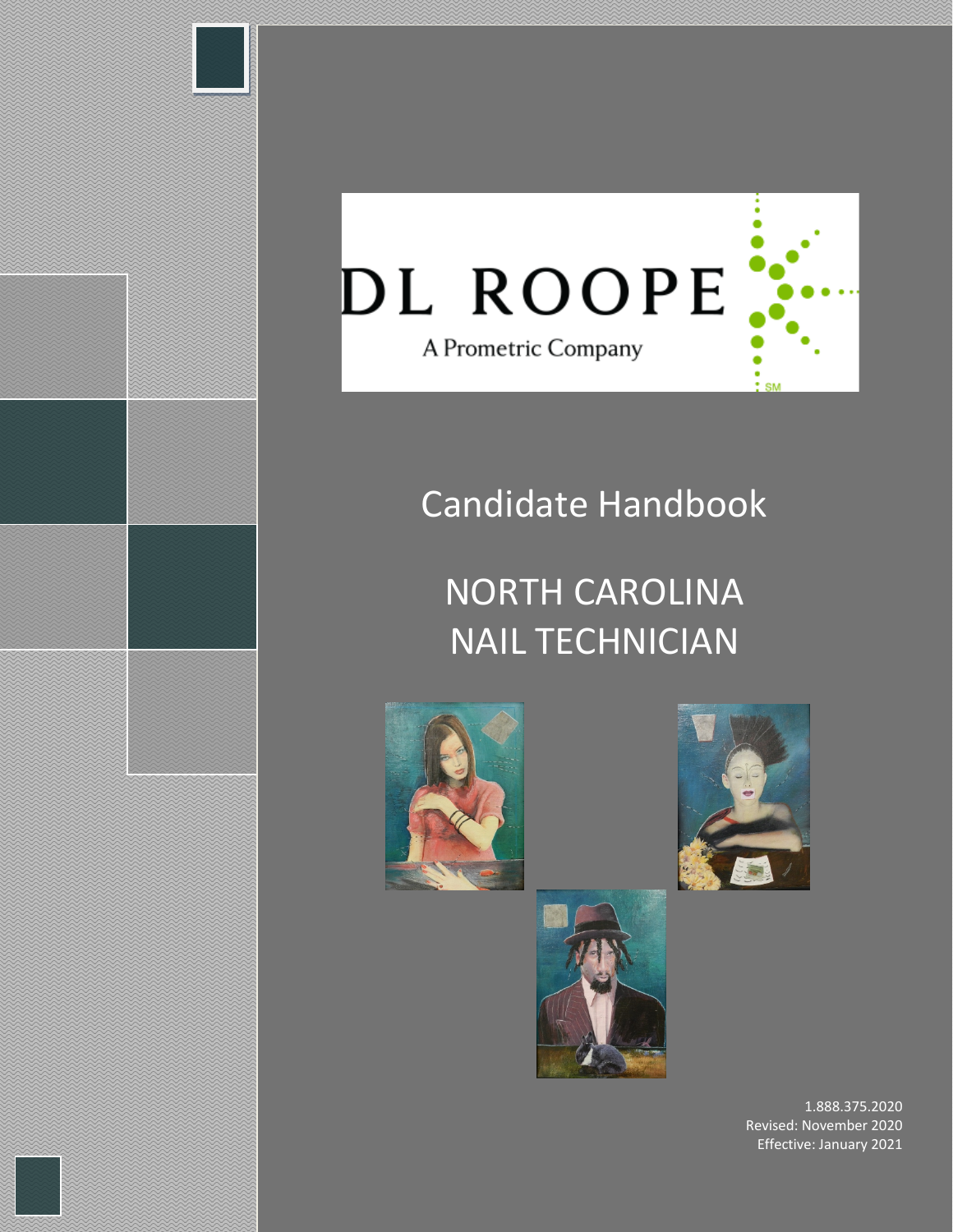# North Carolina Candidate Handbook

# **Table of Contents**

Included with this handbook is the NIC Candidate Information Bulletin (CIB) that includes the examination sections administered in North Carolina. The NIC Written CIB is available on our website at www.DLRoope.com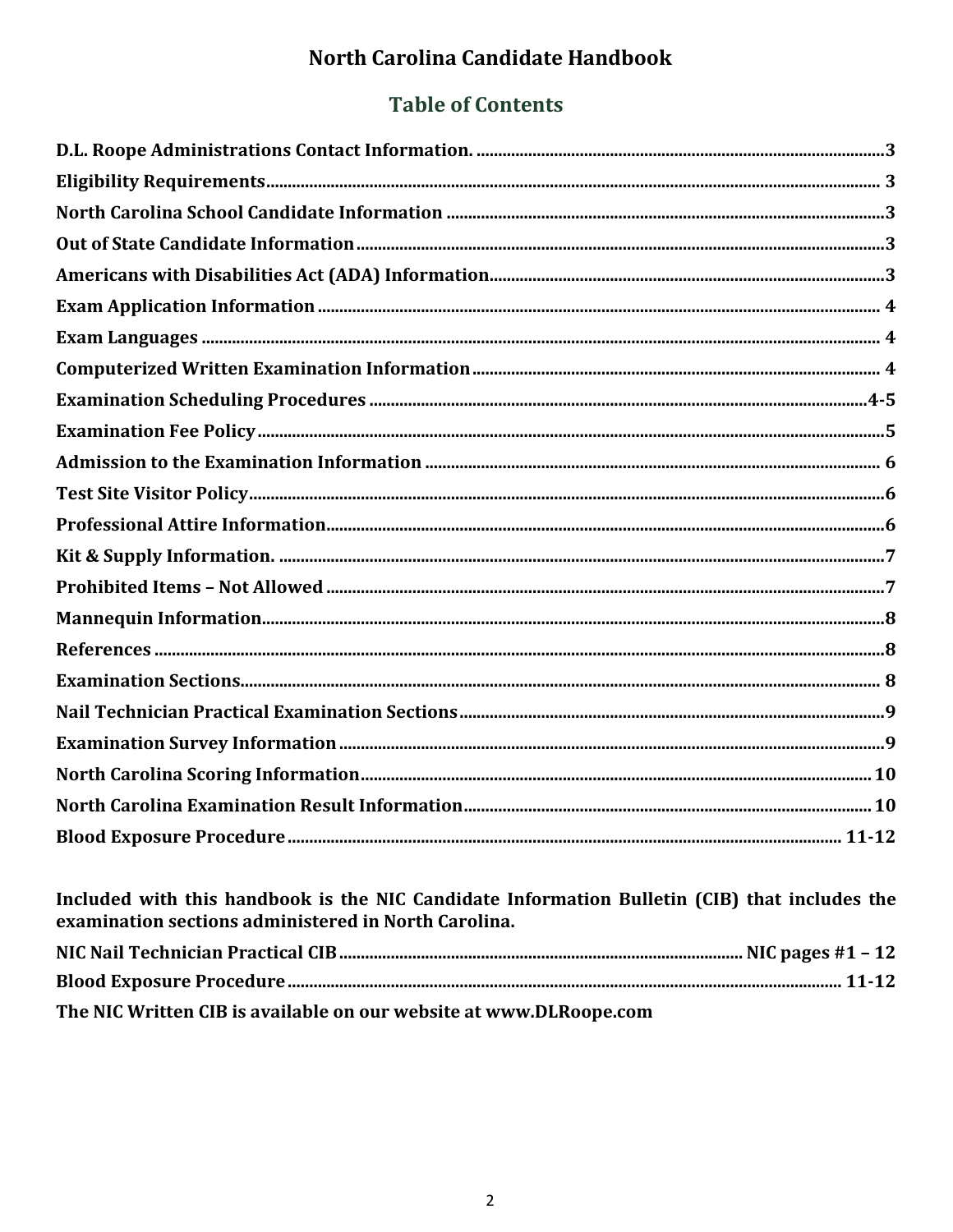#### **D.L. ROOPE ADMINISTRATIONS CONTACT INFORMATION**

To request examination information you may write, phone, or visit our web site: D.L. Roope Administrations P.O. Box 631 Hampden, ME 04444-0631 Toll Free: 1-888-375-2020 ~ Direct: 1-207-848-7720 Fax (207) 848-5511  $\sim$  www.DLRoope.com

#### **ELIGIBILITY REQUIREMENTS**

Eligibility requirements for the licensure examinations are set by the North Carolina Board of Cosmetic Art Examiners (Board). D.L. Roope Administrations is contracted by the Board to administer the National Interstate Council of State Boards of Cosmetology (NIC) examinations. All questions regarding eligibility for licensure must be directed to the Board office, you may visit the Board's website at [www.nccosmeticarts.com](http://www.nccosmeticarts.com/) or contact the Board office at 1-919-736-6123.

## **NORTH CAROLINA SCHOOL CANDIDATE INFORMATION**

If you graduated from a licensed school in the State of North Carolina, you may obtain a paper exam application from your school or you may complete an online exam application on our website at www.DLRoope.com. If you apply online, your school will be notified electronically that you have applied.

Student's final record of instruction must be submitted to the Board. Receiving a passing score on the examination does not guarantee licensure. All requirements for licensure must be met as set forth by the Board before a license will be issued.

## **OUT OF STATE CANDIDATE INFORMATION**

If you are currently licensed in another state, you must complete an application for reciprocity and submit it to the North Carolina State Board of Cosmetic Art Examiners. The Board will determine if you are eligible for licensure by reciprocity or by examination.

If you did not graduate from a school licensed in the State of North Carolina, you may visit the Board's website at [www.nccosmeticarts.com](http://www.nccosmeticarts.com/) or contact the Board office at 1-919-736-6123 for information regarding requirements for licensure. Please visit our website at [www.DLRoope.com](http://www.dlroope.com/) to apply online or to print the Out of State paper exam application.

## **AMERICANS WITH DISABILITIES ACT (ADA) INFORMATION**

Standard testing conditions may represent an artificial barrier to candidates with disabilities. Candidates may request accommodations that will be evaluated on the basis of the Americans with Disabilities Act. You may contact D.L. Roope Administrations or your school to request information and the appropriate forms (Form A, B & C). Form A must be completed by the candidate. Form B must be completed by the medical professional or you may attach previous medical documentation for review (e.g. IEP, PET etc.). Form C must be completed by a school official indicating accommodations provided during testing while in school for this profession. **Candidates must submit the appropriate forms with the application to D.L. Roope Administrations by the application deadline date**.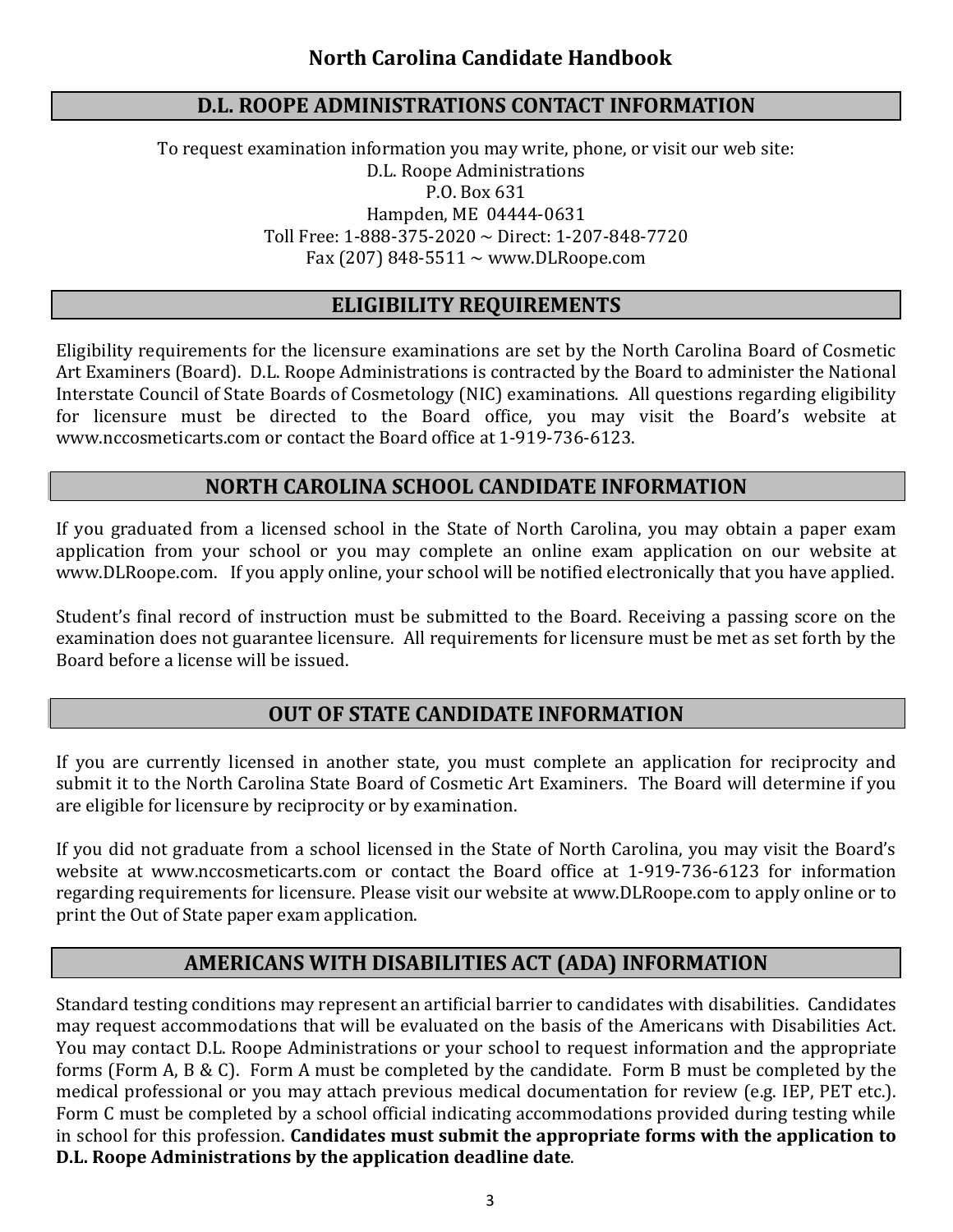## **EXAM APPLICATION INFORMATION**

If you graduated from a school licensed by the North Carolina Board of Cosmetic Art Examiners, a paper exam application may be obtained from your school or you may complete an online exam application. If you graduated in another state, you may visit our website at [www.DLRoope.com](http://www.dlroope.com/) to print a paper "Out of State" exam application or to apply online.

Online exam applications are available on our website at [www.DLRoope.com.](http://www.dlroope.com/) Exam fees may be paid with any debit or credit card through a secure payment processing service. Your online application will transfer to your school if you graduated from a licensed school in North Carolina. Once you are approved by your school for testing, your online application is transferred to our system, our staff reviews your application for completeness, and if it is complete you will be sent an e-mail letting you know that you are approved and that you will be scheduled for your examination.

If your application is not approved, our staff will contact you by phone or e-mail regarding the deficiencies in your application.

## **EXAM LANGUAGES**

The practical examination is only offered in English. The written examination is offered in additional languages, you will select the language preference for your written examination when you apply for the examination.

## **COMPUTERIZED WRITTEN EXAMINATION INFORMATION**

Computerized written examinations are administered at Iso Quality Testing (IQT) testing centers at multiple locations throughout North Carolina. Candidates may test at any IQT testing center in the United States that is convenient for them.

Additional information is provided in the following section titled Examination Scheduling Procedures.

## **EXAMINATION SCHEDULING PROCEDURES**

Candidates schedule their own practical and computerized written examinations in Iso Quality Testing's (IQT's) scheduling portal. Practical examinations are administered primarily in Raleigh and once a year in Hickory and Wilmington.

D.L. Roope sets up examination spaces in the online system to enable candidates to log in and schedule their examinations or they may call and speak with a telephone support specialist to be scheduled. The online system is available 24 hours a day, 7 days a week for candidates to schedule their examinations at a test location on a date and time that is convenient for them.

Examination spaces are set up in the online scheduling system approximately 2 to 3 weeks prior to the exam week. If you want to test at a later date that isn't published yet please log back in approximately 2 to 3 weeks prior.

Candidates will receive an e-mail from Iso-Quality Testing (IQT) to schedule the practical examination and a second e-mail to schedule the computerized written examination. The e-mails contain instructions on how to schedule the examinations if an e-mail address was provided on the exam application. If an email address was not provided, scheduling information will be mailed to the candidates.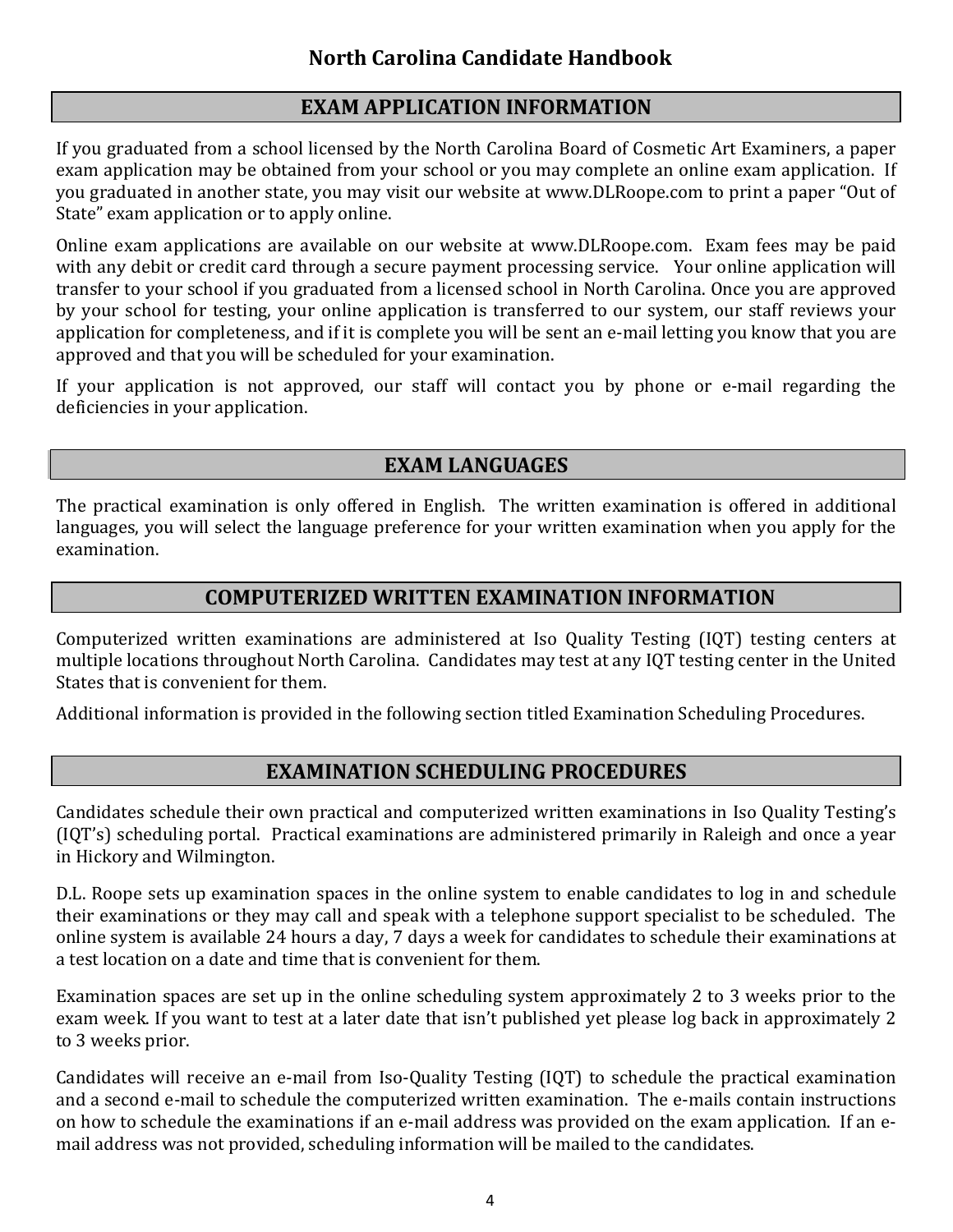## **EXAMINATION SCHEDULING PROCEDURES CONTINUED**

Candidates may schedule their own practical and computerized written examination by clicking on the link in their approval e-mails. This link takes them into the scheduling portal or they may schedule by calling and speaking with a telephone support specialist. Candidates log in using their assigned candidate number and secure password. The scheduling portal shows the approved examination for the candidate and informs the candidate of the location that is closest to their zip code. The candidate has the option of selecting another test site if desired. The candidate selects the date and time of their preference from a drop down menu. Once selected, all details of their selected exam date, time and location appear on the screen and the candidate confirms all details and clicks to submit. The candidate prints their admission letters and they also receive an e-mail confirming their scheduled examinations.

Candidates should schedule their practical examination first if wanting to take both the practical and written examination on the same day as they are at different test locations. The practical examination should be scheduled first by selecting "NIC NC Practical" from the drop down box and then select the location, date and time. The scheduling portal will indicate the amount of time needed to complete the practical examination, please make note of the amount of time needed to complete the practical exam to make sure you allow enough time to complete the practical exam before the scheduled written exam time. The written may then be scheduled by selecting "NIC NC Theory" from the drop down box and then select the location, date and exam time.

You must schedule your written and practical examination within 6 months or your approval and your examination fee will expire.

Candidates may reschedule the written or practical examination if desired 5 days prior to the scheduled exam date by calling IQT at 1-866-773-1114. The fee to reschedule either examination is \$25.00.

## **EXAMINATION FEE POLICY**

Examination fees are not refundable or transferable and will be applied to the scheduled examination. Examination fees are valid for 6 months from date of receipt. Your examination date must be prior to the 6 month expiration of your examination fee.

If you do not attend your scheduled examination, cannot be admitted, or if you arrive late, your examination fee will be forfeited. To be rescheduled you must submit a rescheduling application and another examination fee.

If you are unable to attend your scheduled examination due to an emergency situation, you must provide written documentation. The following situations may be considered for rescheduling:

- You are in a car accident on the way to the examination documentation from a law enforcement officer is required.
- You have a medical emergency documentation from a medical professional is required.
- A death in your immediate family a copy of the obituary indicating your relation or a letter from the funeral home stating your relation to the deceased.

Documentation must be faxed to 207-848-5511 within 24 hours after your scheduled examination for review. If approved, you will be notified and permitted to reschedule your examination. Examinations may be rescheduled one time only due to a documented and approved emergency situation.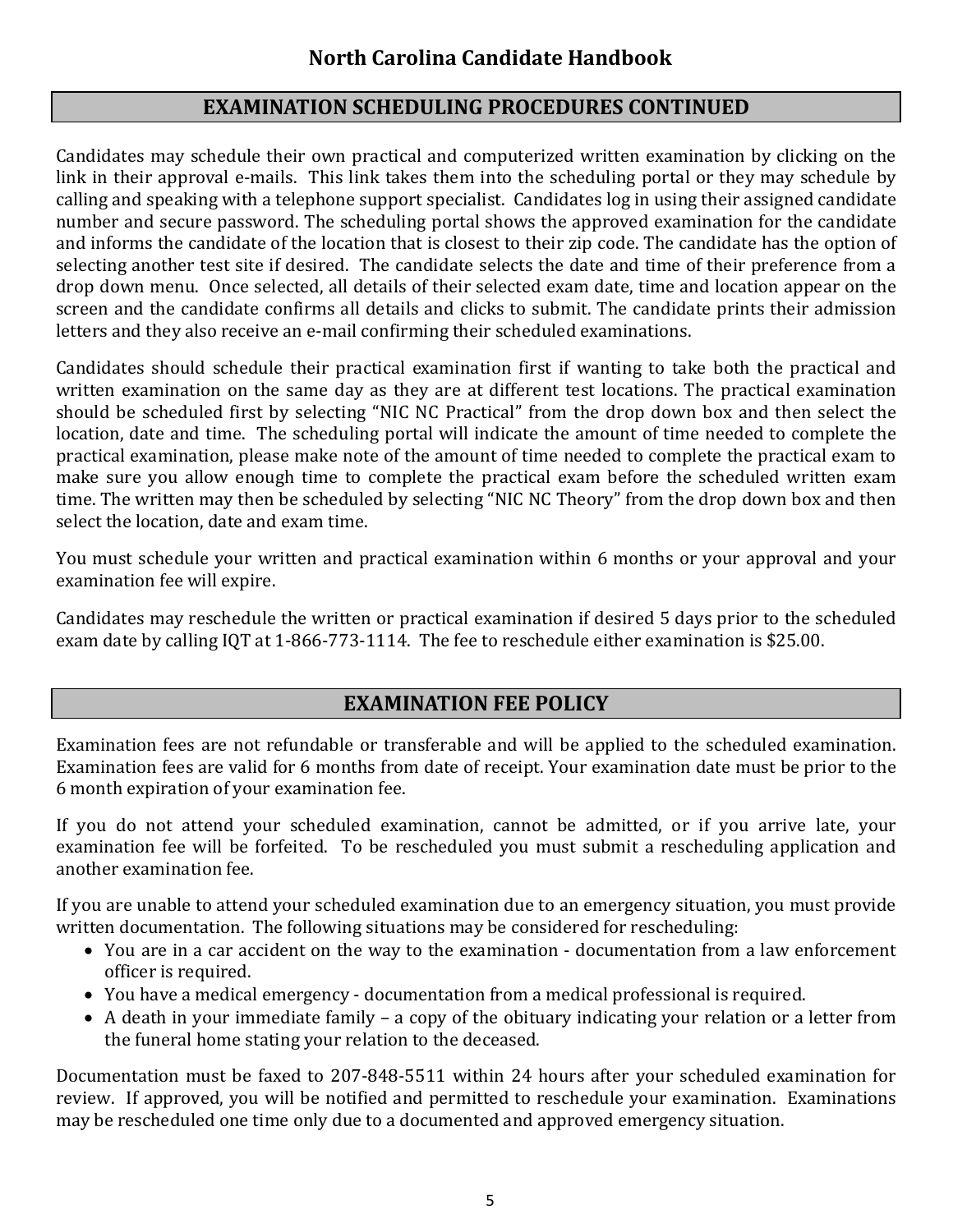## **ADMISSION TO THE EXAMINATION INFORMATION**

 Practical exam admission letters will be mailed after the deadline date. This letter will confirm the scheduled examination. It will also include the date, time, location and directions for your examination.

Report to the practical examination site on the date and time indicated on your admission letter. Registration begins 30 minutes prior to the scheduled examination time. Examinations begin promptly at the scheduled time. Please allow for unexpected delays on route to the testing location, it is your responsibility to report to the examination location on time. Late candidates will be required to re-apply and re-pay the examination fee. **You must present your admission letter and a valid government issued photo identification that must include a photo and signature.**

The following are examples of appropriate forms of identification:

- Government-issued Photo Identification
- Current driver's license or State Issued Identification Card
- Passport, Military Identification Card or Voter's Card

Candidates will not be admitted without the required documents. Walk-in candidates will not be admitted.

The name submitted on the applications will be indicated on your admission letter. Please verify that your name, address, photo identification number and date of birth is correct on your admission letter **PRIOR** to your scheduled examination. Please make any necessary corrections on your admission letter and fax to our office or send an e-mail with the needed corrections to Support@DLRoope.com. Please include a fax number or e-mail address and our office will verify the corrections and send a corrected admission letter.

If your name has changed or is different than indicated on your admission letter, you must submit legal documentation showing your previous name and current name (marriage license, divorce decree, court order, or notarized affidavit) to D.L. Roope Administrations **PRIOR** to your scheduled examination. Our office will verify the changes and send an updated admission letter.

## **TESTING SITE VISITOR POLICY**

**NO VISITORS WILL BE ALLOWED AT THE TESTING SITE.** Candidates are not allowed visitors or to receive messages during the exam.

People that are not scheduled for an examination are not permitted inside of the building where the exams are administered. If another person (parent, spouse, teacher etc.) is bringing you to your exam, you must be dropped off and they can return to pick you up. The approximate amount of time for each exam is indicated in this handbook in the section titled "EXAMINATION SECTIONS". Your driver should wait in their vehicle until you are done and have exited the building.

## **PROFESSIONAL ATTIRE INFORMATION**

Candidates must arrive in neat, clean, **professional** attire. Uniforms are not required. For confidentiality reasons, please cover all identifying marks on your attire or kit. (e.g. your name, school or salon name).

In consideration of other candidates in the examination room, please refrain from wearing perfume or cologne.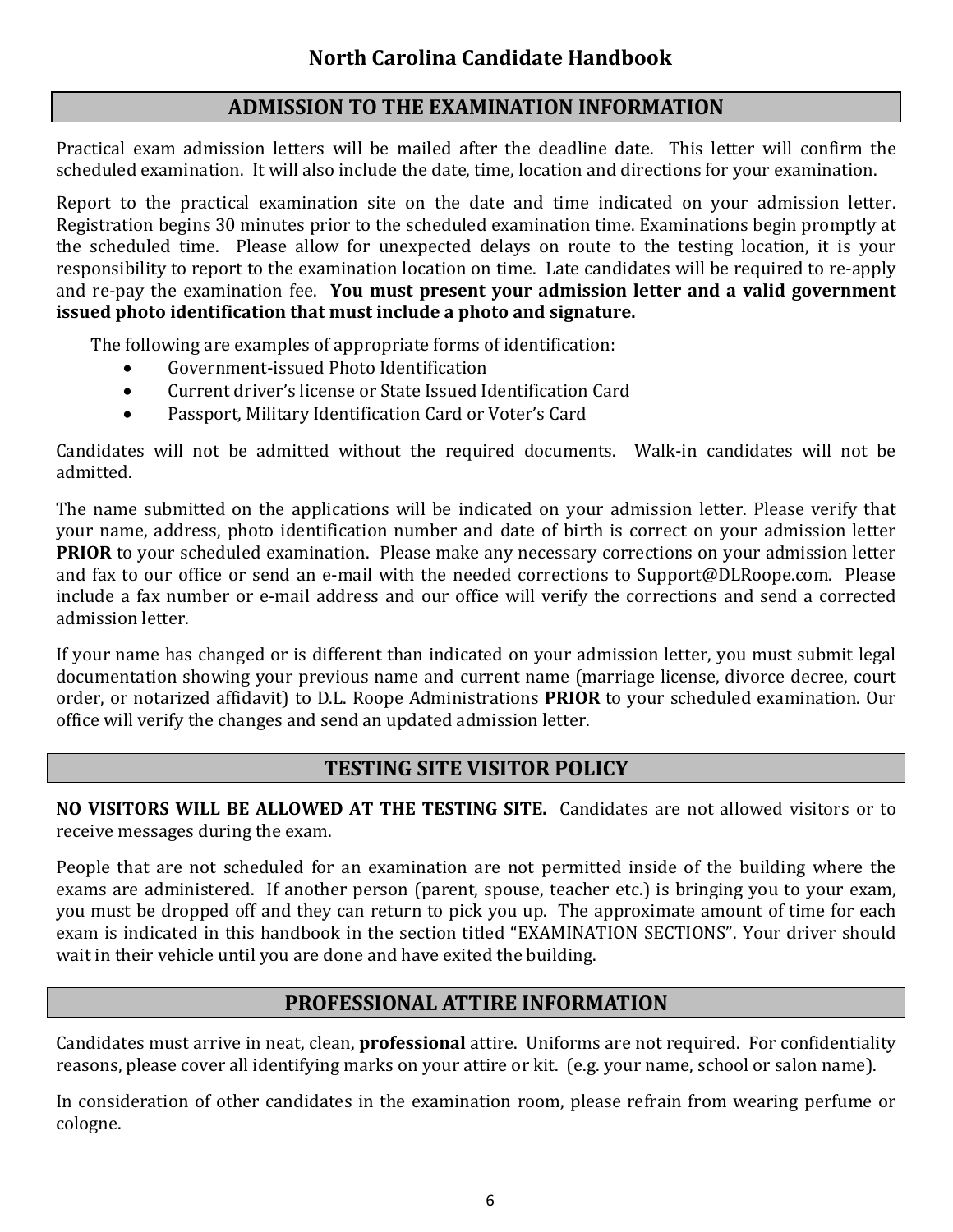## **KIT & SUPPLY INFORMATION**

Candidates are responsible for bringing all needed supplies for their examination and cannot borrow or use anything that they did not bring with them. A suggested supply list is included in the NIC Candidate Information Bulletin (CIB) that is included with this handbook.

Recommended kit size is no larger than 30" x 30". For safety reasons all kits, trash bags, etc. must be able to fit completely under your work area.

A flat bottom bag (grocery bag, gift bag, etc.) may be used for "items to be disinfected, soiled linens and trash" and placed on the floor, under the station and clearly labeled. The bags or containers on the floor may be open during the examination so that the candidates can drop items as appropriate into each bag. Bags or containers **MUST** be kept under the work area and cannot be placed in the walking areas. If placing a container with "Items to be Disinfected" on the work area, it **MUST** have a cover.

Candidates are not permitted to use aerosol products at any time during the examinations. All disinfectants, sanitizers and products **MUST** be non-aerosol.

Candidates may bring a container of water if needed for any section of the examination and may bring a thermos of hot water if desired. All water and their containers must be taken with the candidates and may not be disposed of at the testing facility.

Candidates **MUST** use only disinfecting wipes during the practical examinations. Spray Disinfectants are **NOT** permitted.

## **PROHIBITED ITEMS – NOT ALLOWED**

Due to exam security reasons, the following items are **NOT** permitted: No electronic devices, cellular phones, textbooks, study materials, watches, purses, etc. These items should be left at home or locked in your vehicle during the examinations. Cell phones or any electronic device cannot be in the exam room even if it is turned off. **If it is discovered that you have a cell phone in the exam room once the exam has started, you will be immediately dismissed from the exam and your actions will be reported to the proper authorities.** 

You may bring one clear plastic ziplock bag with the following items into the examination rooms: Photo identification, admission letter, medication & personal hygiene items. You will be instructed to place your zip lock bag under your work area and it may not be touched during the examination. If you have medication that you may need during the examination, please raise your hand and a proctor will assist you. You may bring a second clear ziplock bag with car keys or fob that will be placed in a secure area by the Supervisor.

Due to safety issues during the examinations, tripods may **NOT** be used during the Cosmetology or Esthetics practical examinations. Candidates may only use mannequin stands that attach to the work station. Instructors may use a tripod during their Theory Lecture or Demonstration as this does not cause a safety issue.

Candidates **MUST** use only disinfecting wipes during the practical examinations. Spray Disinfectants are **NOT** permitted.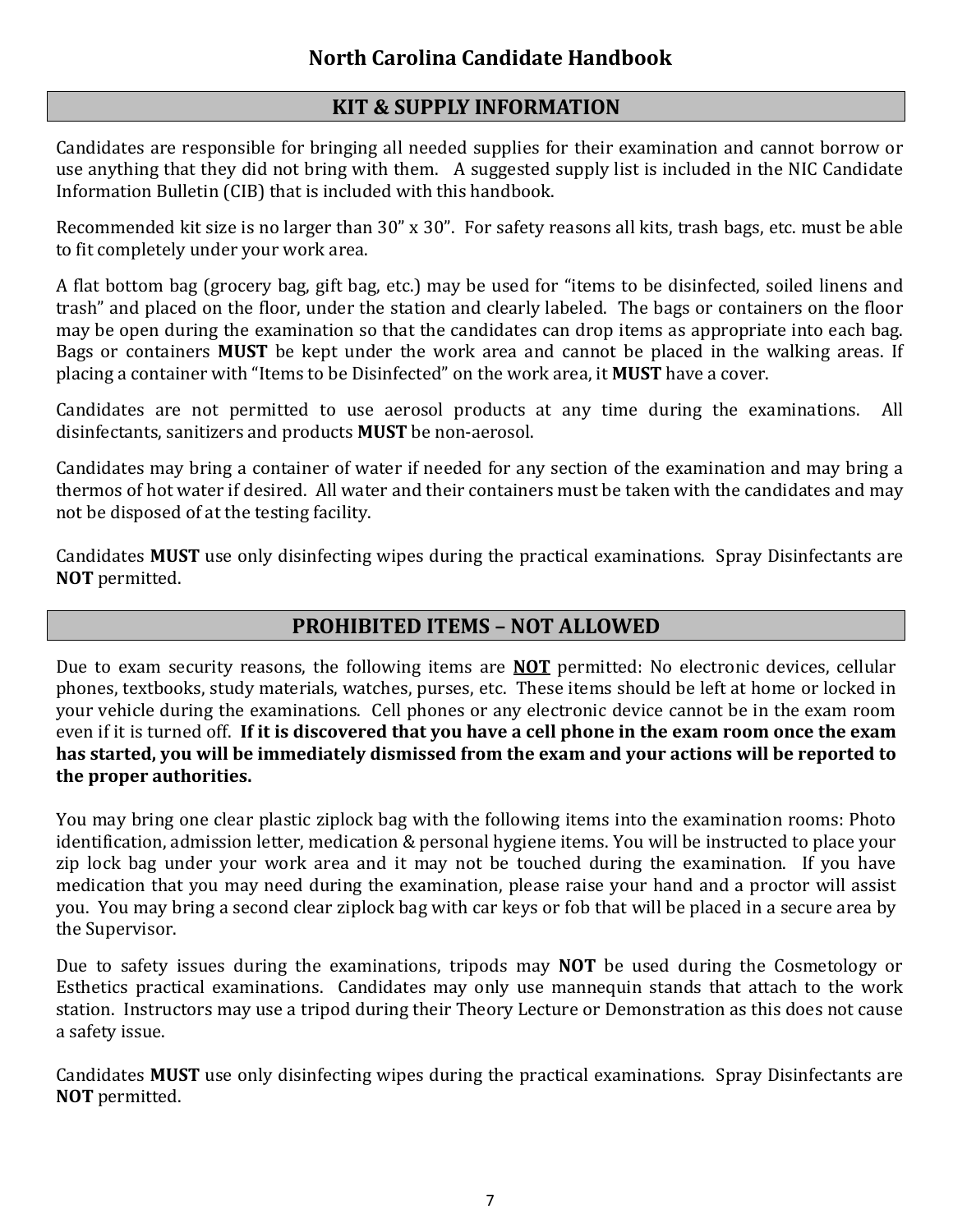#### **MANNEQUIN INFORMATION**

Candidates are required to bring one mannequin hand for the practical examination. It is the candidate's responsibility to come prepared for the examination. Prior to reporting to the examination candidates **MUST** apply a set of nails to the mannequin hand. The artificial nails must cover the entire nail bed of each finger. Mannequin hands with digital fingers (trainer hands) are **NOT** permitted during the examination. **Models will not be permitted.**

**Mannequin hands must be approved by the examination provider prior to admittance into examination.**

#### **REFERENCES**

Examination textbook references are available on the NIC website at www.NICTesting.org.

## **EXAMINATION SECTIONS**

The Nail Technician examination consists of 2 sections.

**1. National NIC Nail Technician Written Examination**

The time allotment for this examination is 90 minutes.

**2. National NIC Nail Technician Practical Examination**

The duration of this examination is approximately 3 hours.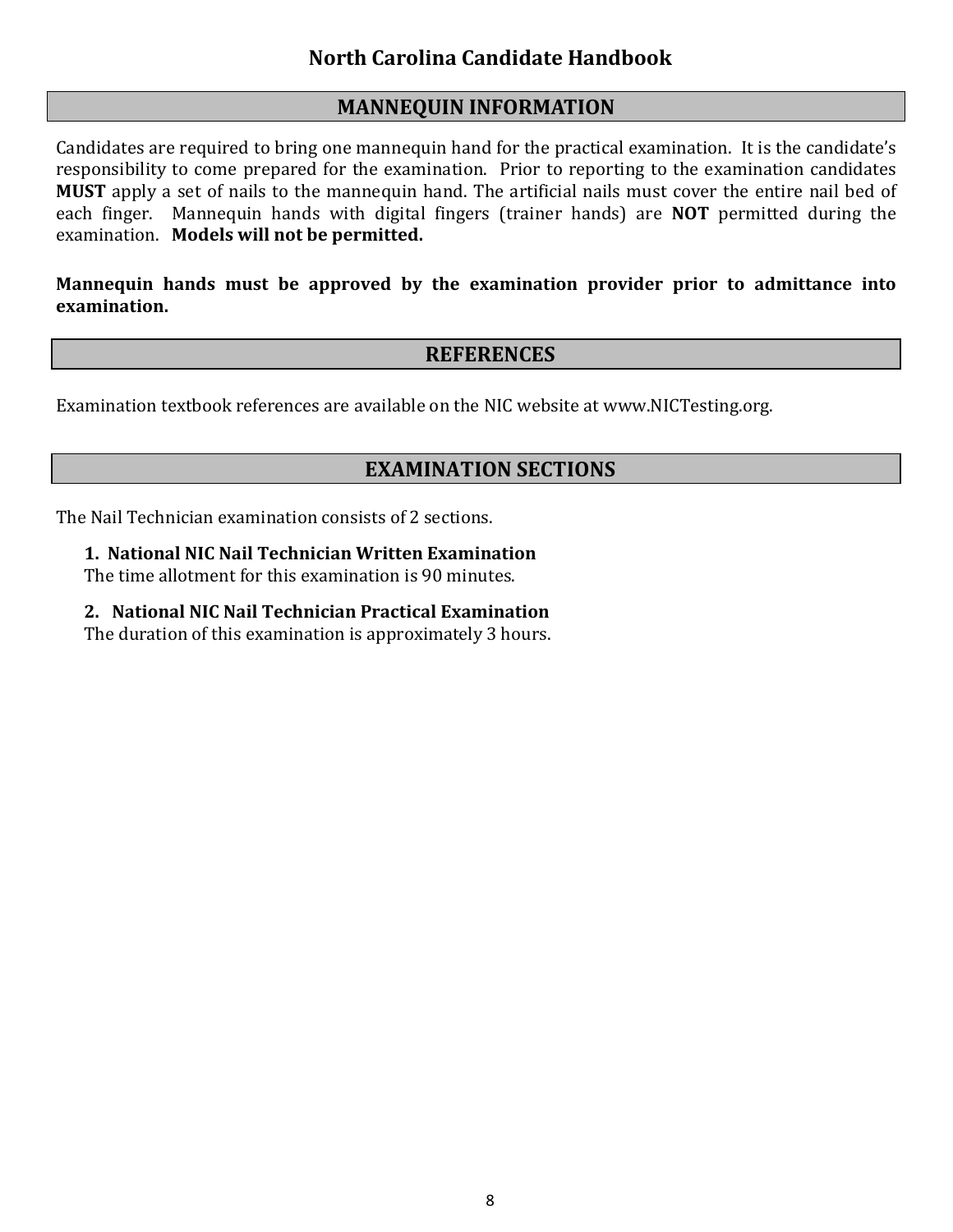## **NAIL TECHNICIAN PRACTICAL EXAMINATION SECTIONS**

The examination sections of the NIC Nail Technician practical examination are outlined in the NIC Candidate Information Bulletin (CIB) that is included with this handbook. The duration of this examination is approximately 3 hours.

**The North Carolina practical exam consists of the following sections as indicated in BOLD and CAPS:** 

- **1. WORK AREA AND CLIENT PREPARATION, AND SET UP OF UNIVERSAL SUPPLIES**
- **2. MANICURE AND POLISH APPLICATION**
- **3. WORK AREA AND NEW CLIENT PREPARATION, AND SET UP OF SUPPLIES**
- **4. NAIL TIP APPLICATION AND BLENDING**
- **5. SCULPTURED NAIL**
- **6. REMOVAL OF SCULPTURED NAIL**
- **7. BLOOD EXPOSURE PROCEDURE**

This practical examination is demonstrated on mannequins, models are **NOT** permitted. Please refer to the mannequin information section of this Candidate Handbook for the requirements in your state.

## **EXAMINATION SURVEY INFORMATION**

Examination surveys are available for candidates to complete after the exam has concluded. We encourage all candidates to complete a survey regarding their testing experience.

Please note that the examiners are not permitted to have conversations with or interact with the testing candidates. This should not be interpreted as them being rude as they are required to strictly follow standardized verbal instructions and procedures at all times.

If you have questions or need assistance, you may also send an e-mail to [support@DLRoope.com.](mailto:support@DLRoope.com)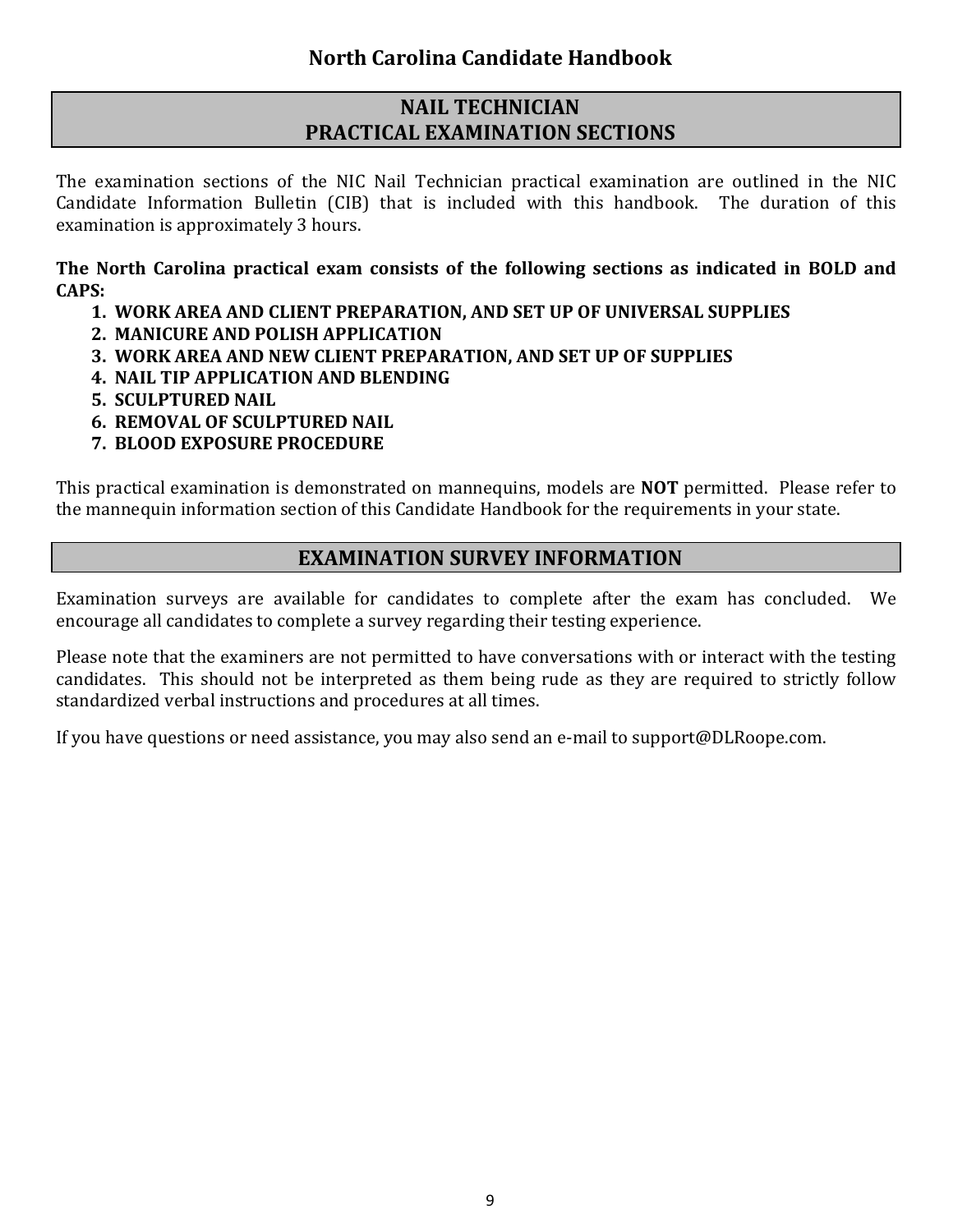## **NORTH CAROLINA SCORING INFORMATION**

A scaled score of 75.00 is required on the written and practical examination. Candidates must achieve an overall passing score on each examination in order to be assigned a pass status on that examination. No pass or fail decisions are made on individual content areas or services within the examinations. If a candidate fails one of the examinations, the candidate is required to retake the failed examination in its entirety.

In the event a candidate fails an examination 3 times, they are required to obtain additional school hours. It is the candidate's responsibility to keep track of the number of times they have taken the examination. In the event a candidate re-applies and retakes the examination a 4th time without obtaining additional school hours the score will be void.

#### **NORTH CAROLINA EXAMINATION RESULT INFORMATION**

If you indicated on your application that you will download a copy of your result letter from our website, our web address is [www.DLRoope.com.](http://www.dlroope.com/) A message will be posted on the website when the result letters are available, please allow up to 3 business days. **Please do not call our office to ask when examination results will be posted as they will be posted as soon as we have received them from the National Interstate Council of State Boards of Cosmetology.**

This is a secure website and you will need your candidate number and your date of birth to access your result letter. Your candidate number will be sent with your admission letter. You will not be able to log in until the result letters are posted.

If you are unable to log onto our website, please check the message center to see if a message has been posted that the results are available. You will not be able to log into the webscore system until after your results have been posted. Please read all instructions on the website to ensure that you are entering your information correctly. **You must have the most current version of Adobe Acrobat PDF Reader to**  Adobe may be downloaded from our website at **[www.DLRoope.com.](http://www.dlroope.com/)**

Please print a copy of your result letter as you will not receive an additional copy in the mail. **Result letters are only available on the webscore system for 2 weeks after posting.** Your test results will be sent directly to the Board.

If you do not have access to the internet and you need your result letter mailed to you, please check the appropriate box on the application. If your result letter is mailed to you, it will **NOT** be available on our website to view or print.

Candidates that have passed all required examinations and have met all requirements of the Board will be issued a license by the Board. Please refer to the result letter for instructions regarding your license.

If you have failed your examination, you will receive a result letter with review information. This review information can be used to assess those areas where your performance was weak or strong. Please refer to this Candidate Information Bulletin (CIB) for the list of tasks that are evaluated. Candidates will need to complete and submit a rescheduling application and fee to D.L. Roope Administrations at the address listed on the application.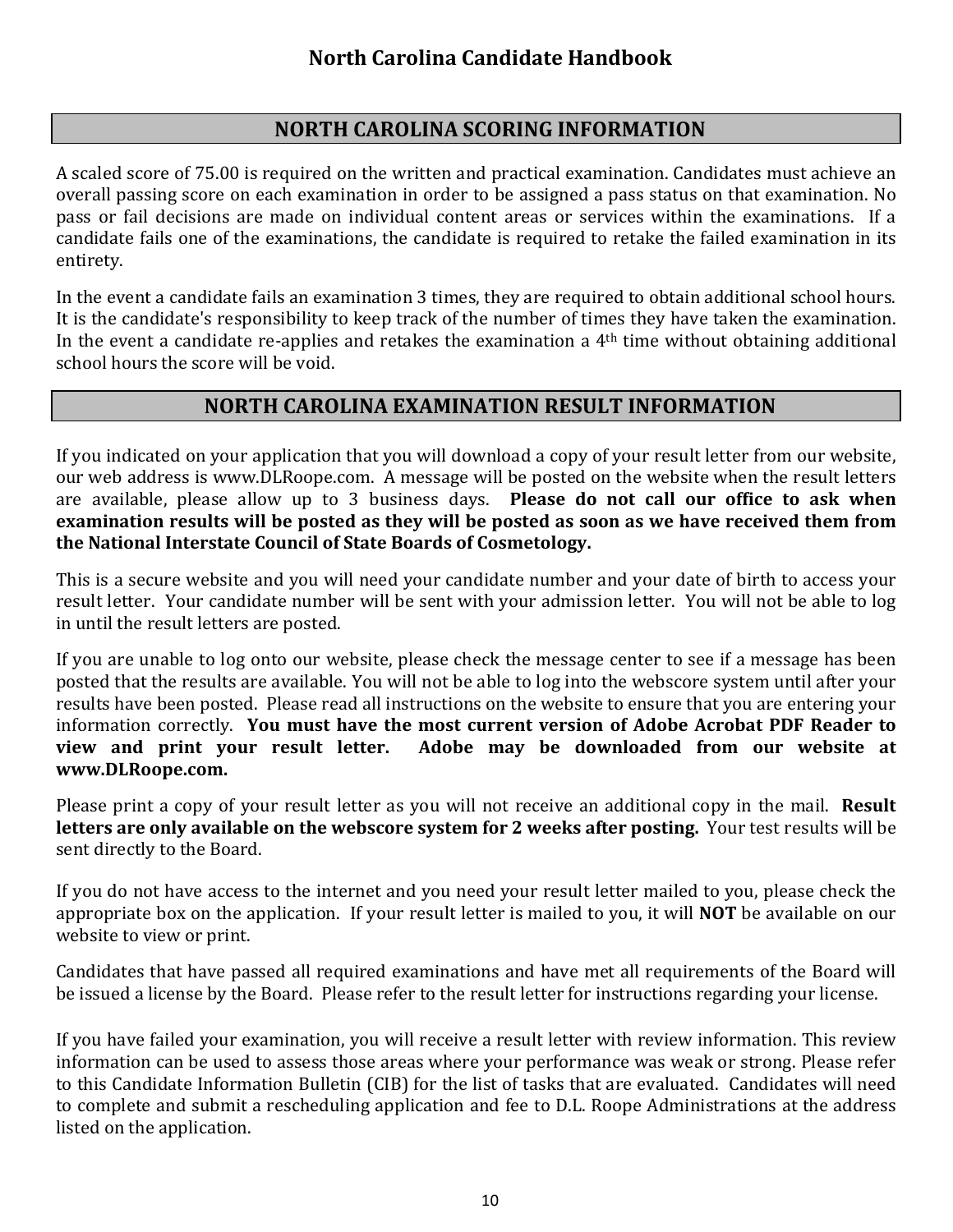

#### **NATIONAL NAIL TECHNOLOGY PRACTICAL EXAMINATION NORTH CAROLINA**

#### **CANDIDATE INFORMATION BULLETIN (CIB)**

#### **EXAMINATION CONTENT AND IMPORTANT ADMINISTRATION INSTRUCTIONS**

#### *Please visit www.DLRoope.com for the most current bulletin prior to testing.*

**The National Nail Technology Practical Examination is the licensure examination for Nail Technology, which is developed by the National-Interstate Council of State Boards of Cosmetology (NIC).**

#### **This bulletin contains IMPORTANT INFORMATION regarding the NIC National Nail Technology Practical Examination content and Administration for Nail Technology core services.**

For each NIC National Nail Technology Practical Examination, there are two parts to every Candidate Information Bulletin (CIB) stored as separate documents. G*o to* [www.dlroope.com](http://www.dlroope.com/) *for a current downloadable copy of each of the following*:

- *Important Instructions and Examination Core Domain Content* This contains information and guidelines related to administration of the Practical examination and information about the scope of content covered in the core sections of the Practical examination.
- *References* This is a list of references used to develop and support the content covered in NIC examinations.

The references will always be the same for both Theory and Practical examinations.

#### **BE CERTAIN TO DOWNLOAD AND/OR PRINT AND REVIEW ALL DOCUMENTS THAT MAKE UP THE NIC EXAMINATION CIB.**

# **PLEASE REVIEW ALL INFORMATION CAREFULLY!**

## **IMPORTANT INSTRUCTIONS**

- Do not leave the examination area without permission. Permission must be obtained to leave the examination area for any reason, including restroom usage or at the completion of the examination. **Picture ID is required for re-entry into the examination.**
- Candidates are required to bring a supply kit for their own use.
	- $\circ$  It is the candidate's responsibility to make certain they have a sufficient quantity of supplies that have been properly cleaned and disinfected and that implements are in proper working order.
	- o The kit will be used during the examination as dry storage and is considered part of the work area. The kit must be kept closed, except when removing materials for a particular service.
	- o Candidates may remove items, supplies, etc., from the kit at any time, however nothing may be returned to the kit.
	- o All examinations are administered in a testing environment.
	- o Candidates are evaluated at all times. Continue working until you have completed the entire section or time has elapsed.
	- o **EPA registered, disinfectant WIPES that demonstrate bactericidal, fungicidal, and virucidal properties must be used. DISINFECTANT SPRAYS ARE NO LONGER ALLOWED IN THE TESTING ENVIRONMENT.**
	- Due to standardization of the NIC National Examinations, proctors and examiners are required to adhere to the following standards:
		- o The verbal instructions will be read twice for each section of the examination.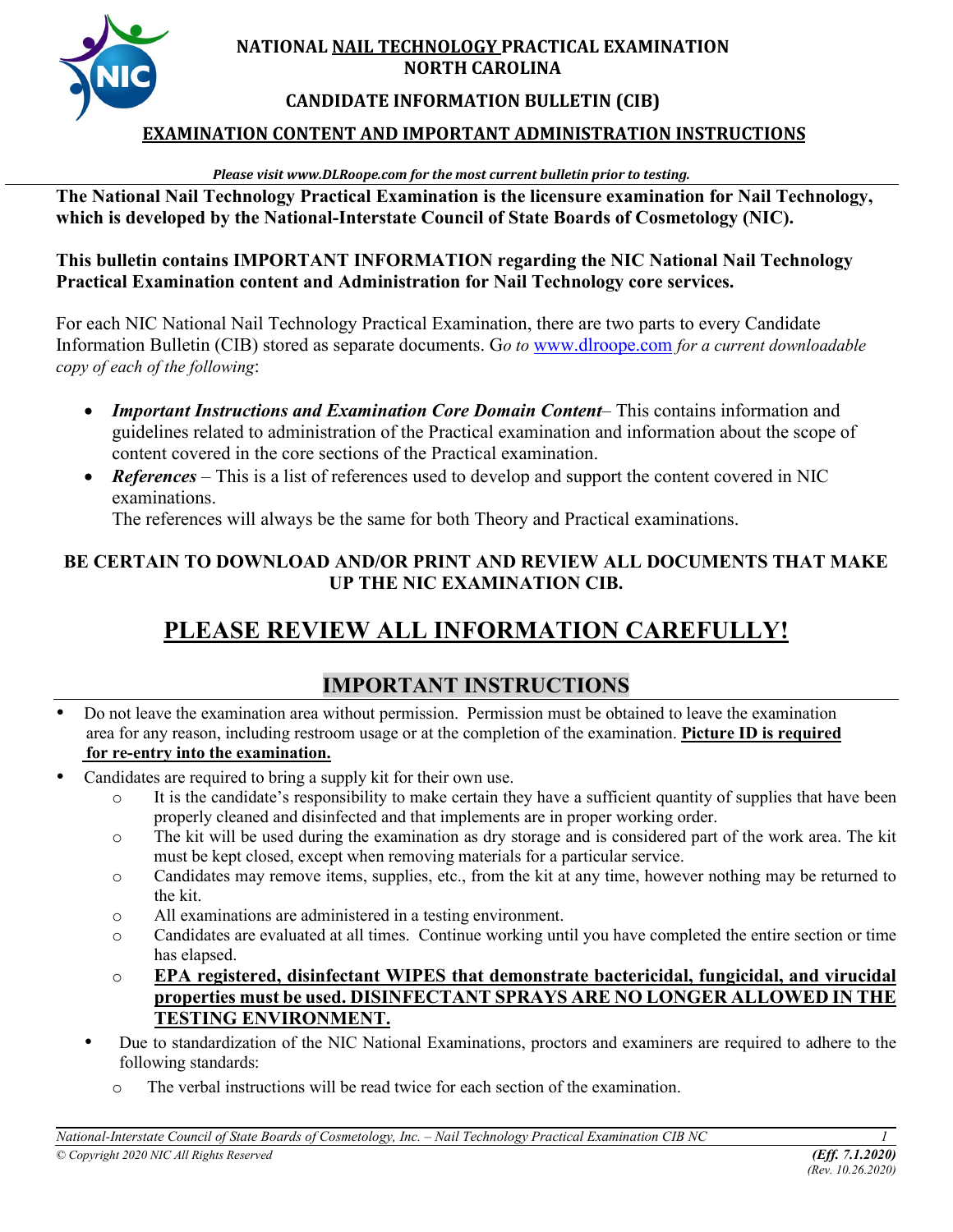#### **NIC National Nail Technology Practical Examination**

- o With the exception of verbal instructions, the proctors are not allowed to communicate with candidates.
- o Examiners are not allowed to speak with candidates.
	- Candidates requesting information during the examination will be told one of the following statements:
		- "Do the best you can with what you have available."
		- "Do as you were taught."
- o If a candidate experiences an emergency, please notify the proctor by raising your hand.
- Candidates will be given time to set up the universal (also known as general) supplies they will use throughout the examination.
	- o Each section of the examination has a maximum time allowance, with the exception of those specified as untimed sections.
	- o Once candidates have completed all tasks in the section, please step back or turn the hand toward the examiner (in the case of nail sections) to indicate they have finished.
	- o In the event that all candidates complete a section before the time has elapsed, the examiners will proceed to the next section of the examination.
	- o When the timer goes off, all candidates must stop working and step back or turn the hand toward the examiner (in the case of nail services) IMMEDIATELY.
- During all phases of the examination, candidates must follow all appropriate public protection and infection control procedures and maintain a safe work area.
	- o In the event of a blood exposure incident, candidates will be expected to follow the NC Blood Exposure Procedure.

#### **Failure to do so may result in your dismissal from the examination.**

- o *Be sure to visit www.DLRoope.com to obtain the most current version of, and any addendums, to the NC Blood Exposure Procedure.*
- o **If a candidate does not follow infection control procedures, or allows the work area to become and remain unsafe, the result may be a failing score for the examination.**
- The following provides examples of materials and actions that are prohibited during the examination administration:
	- o Possession of cellular phones, watches (of any kind), pagers, tablets, computers, projectors, cameras, or any other electronic or recording devices, printed materials, or handwritten notes.
	- o Purses, bags, coats, hats, and any other personal items not directly needed to complete the examination are not allowed.
	- o Exhibiting disruptive behavior.
	- o Communicating to other candidates or any examiner.
		- *The above referenced items or actions are not an exhaustive list. Failure to comply with any of these conditions or exhibiting ANY behavior that suggests an effort to cheat will result in the immediate dismissal from the examination and the candidate's actions reported to the proper authorities.*
- **All supplies must be labeled in English**. When an original manufacturer's label is required, there can be NO handwritten or any other type of labeling. Original manufacturers' labels must have English and may also include other languages. All non-manufacturers created labels must be only in English.
	- o Original manufacturer's labels are *required* for all disinfectants and hand sanitizers.
	- o **EPA-registered disinfectant WIPES that demonstrate bactericidal, fungicidal, and virucidal properties must be used. DISINFECTANT SPRAYS ARE NO LONGER ALLOWED IN THE TESTING ENVIRONMENT.** Please refer to the *"Suggested Examination Supplies"* section for specific requirements for supplies and products.
	- o Simulated products are *not* allowed for disinfectants and hand sanitizers.
	- o *NO AEROSOLS OR DISINFECTANT SPRAYS* are allowed in the testing environment.
	- o Candidates **MUST** wear gloves when using disinfectant.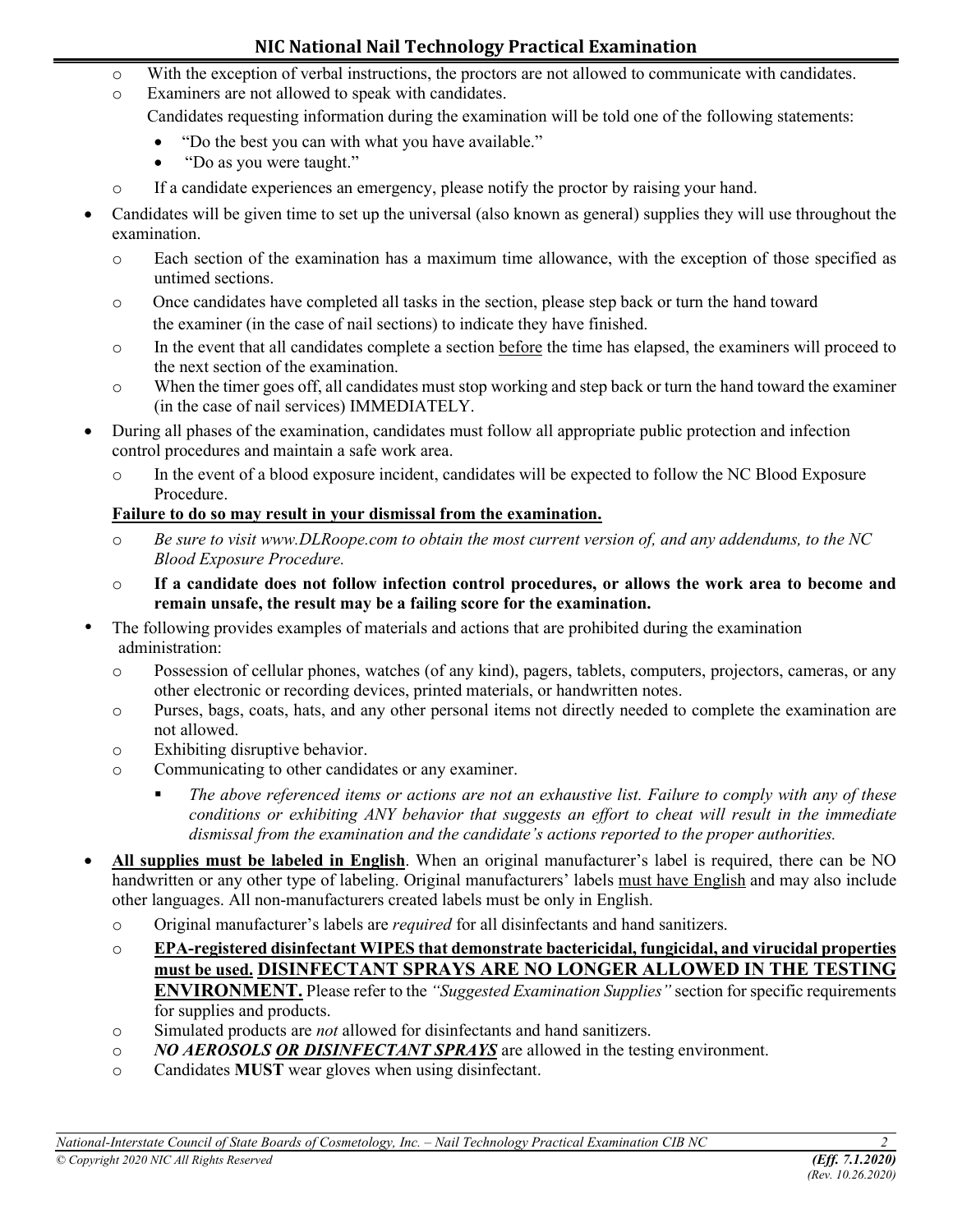o Candidates are to perform all tasks, utilizing products and supplies, as they were taught. There is, however, a section titled *"Suggested Examination Supplies"* provided following the "Content Domains" section of this bulletin for items that a candidate may *possibly* utilize in a section.

## **NIC MANNEQUIN HAND REQUIREMENTS**

#### **North Carolina requires that you use a mannequin hand(s):**

- North Carolina candidates are required to use a mannequin hand(s). It is the candidate's responsibility to come prepared for the examination.
- Mannequin hands must be an entire hand and cannot have removable digits.
- Mannequin hands must be approved by the examination state/vendor prior to admittance into examination.

## **SPECIAL ATTENTION!**

The following information is vital and specific to the

NIC National Nail Technology Practical Examination:

- Candidates will be evaluated on proper designation of materials that are disposed. Candidates are *required* to bring and use the following supplies for the appropriate disposal of materials:
	- Container labeled "**To be disinfected**"
	- Container labeled "**Soiled linens**"
	- Container labeled "**Trash**"
- It is specified that there is **more than one client** represented for the purpose of this examination. A new client is introduced and must be prepared for during the course of the examination (see Nail Technology Practical Examination Content Domains Sections).
	- The following section is **new** to the Nail Technology Practical Examination:
	- Removal of Sculptured Nail (Content Domain Section 6)
- Candidates are not allowed to label products as single-use items.
- *Monomer must be low-odor/less-odor and factory sealed in its original container with manufacturer's label.*
- *Polymer must be in its original container with manufacturer's label.*
- *Primer (if used) must be in original container with manufacturer's label.*
- Candidates **MUST** wear gloves when using disinfectant.

## **NAIL TECHNOLOGY PRACTICAL EXAMINATION CONTENT DOMAIN SECTIONS**

The scope of the National Nail Technology Practical Examination includes 7 (seven) core domain sections. The Core Domain Sections are based on the national job analysis.

- 1. **Work Area Preparation, Client Preparation, and Set Up of Supplies** (15 minutes)
- 2. **Manicure and Polish Application** (20 minutes)
- 3. **Work Area and** *New* **Client Preparation, and Set Up of Supplies** (10 minutes)
- 4. **Nail Tip Application and Blending** (20 minutes)
- 5. **Sculptured Nail** (20 minutes)
- 6. **Removal of Sculptured Nail** (20 minutes)
- 7. **Blood Exposure Procedure** (Individually Timed, 5 minutes per candidate)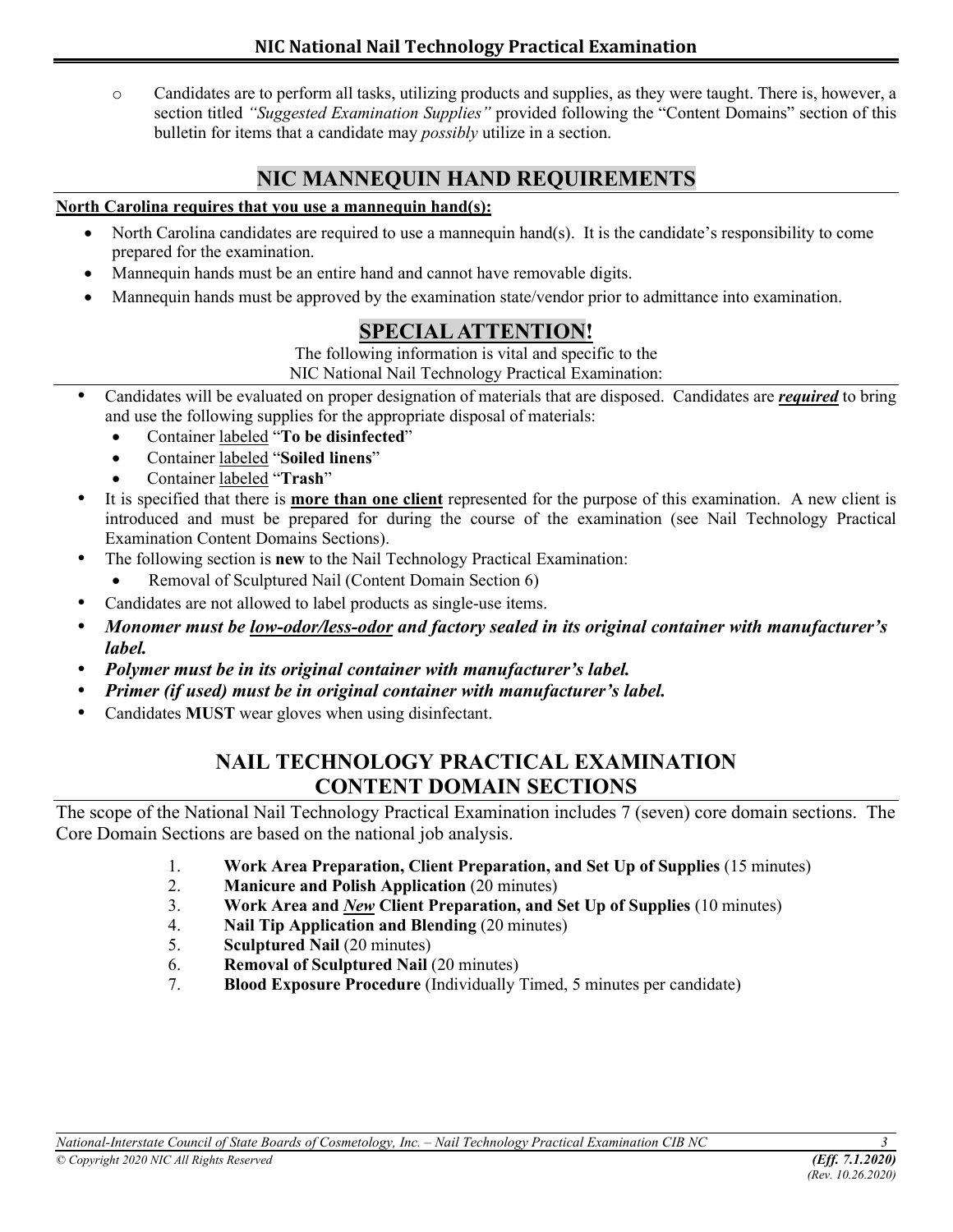# **CONTENT DOMAINS**

# **1. WORK AREA PREPARATION, CLIENT PREPARATION, AND SET UP OF SUPPLIES (15 minutes)**

**Proctor – Verbal Instructions:** Read to all candidates:

*"You will prepare your work area for your client."*

*"You will set up the universal supplies you will use throughout the examination."* 

*"You will also set up the supplies for the manicure and polish application."*

*"You will prepare your client for the services."*

*"You will be expected to follow all client protection, safety and infection control procedures."*

*"You will have 15 minutes to complete this section."*

*"You will be informed when you have 8 minutes remaining."*

*"Do not demonstrate any procedures until the verbal instructions are given and you are instructed to begin."*

*"Turn the hand toward the examiner to indicate you have finished."*

*(1) "The instructions will be repeated."* 

*(2) "You may begin."*

#### **Candidates will be evaluated on the following tasks:**

- **1.1 Disinfects all work areas completely with product labeled in English as EPA-registered bactericidal, virucidal, and fungicidal disinfectant**
- **1.2 Sanitizes hands with product labeled in English**
- **1.3 Universal supplies are labeled in English**
- **1.4 Items to be disinfected, soiled linens, and trash are disposed of in a correct manner throughout section**

**Proctor – Verbal Instructions:** Read if all candidates have turned the hand to indicate they have completed the section before the timing has elapsed:

*"All candidates have indicated they have completed this section of the examination, we will now proceed."*

**Proctor – Verbal Instructions:** Read if the timer goes off before all candidates have turned the hand: *"Please stop working."*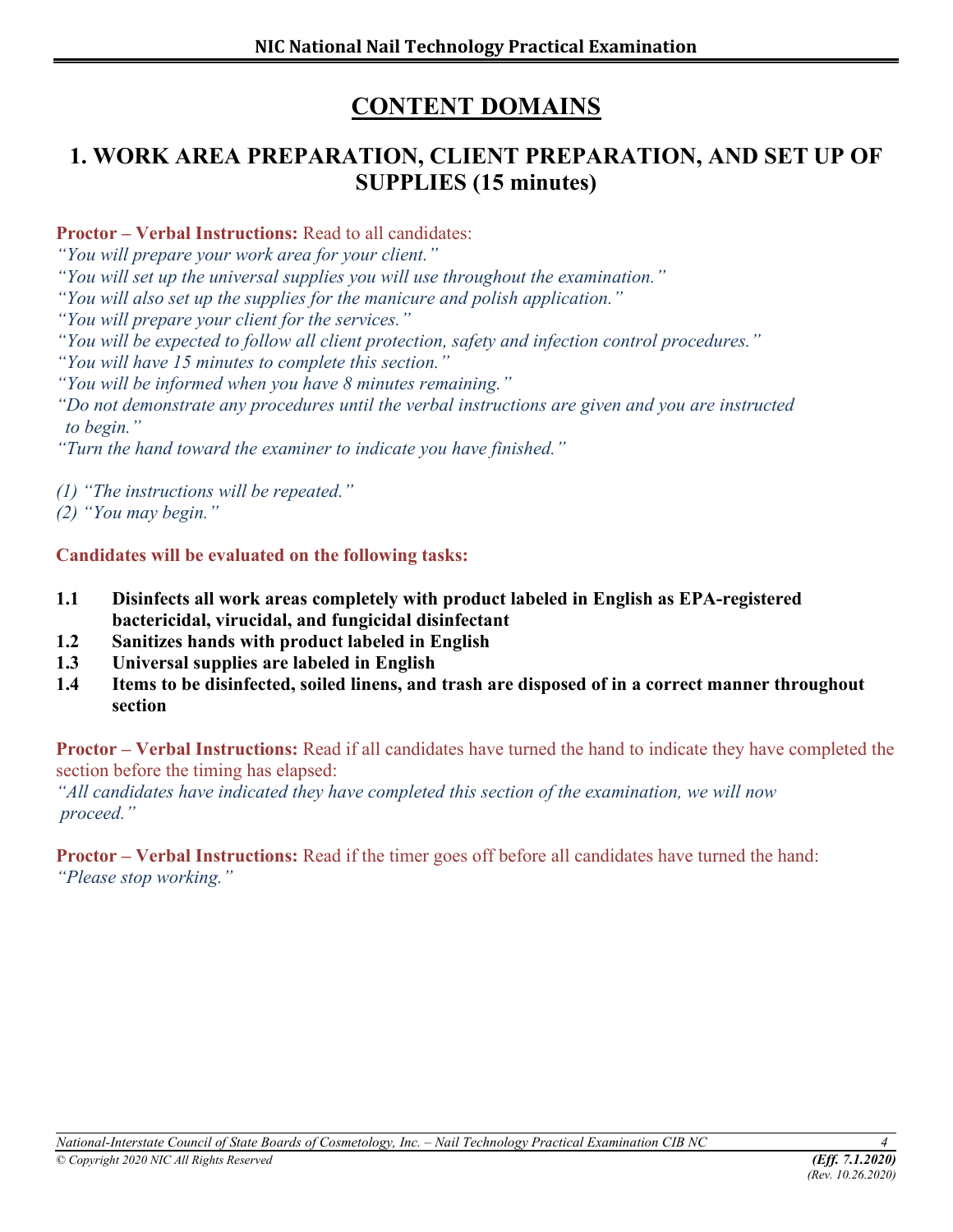# **2. MANICURE AND POLISH APPLICATION (20 minutes)**

**Proctor – Verbal Instructions:** Read to all candidates:

*"You will perform a manicure and polish application."* 

*"You will be expected to follow all client protection, safety and infection control procedures."* 

*"You will have 20 minutes to complete this section."* 

*"You will be informed when you have 10 minutes remaining."* 

*"Turn the hand toward the examiner to indicate you have finished."* 

*(1) "The instructions will be repeated."*

*(2) "You may begin."*

**Candidates will be evaluated on the following tasks:** 

- **2.1 Manicure supplies are labeled in English**
- **2.2 Implements and supplies are visibly clean**
- **2.3 Performs a basic manicure**
- **2.4 Prepares nails and applies RED nail polish**

**Proctor – Verbal Instructions:** Read if all candidates have turned the hand to indicate they have completed the section before the timing has elapsed:

*"All candidates have indicated they have completed this section of the examination. Please do nothing until the next verbal instructions are given."* 

**Proctor – Verbal Instructions:** Read if the timer goes off before all candidates have turned the hand: *"Please stop working. Please do nothing until the next verbal instructions are given."* 

**2.5 Final appearance of the manicure**

#### **2.6 Final appearance of polish application**

**Examiner – Verbal Instructions**: Read to each candidate individually after the final appearance of nails have been examined:

*"Please do nothing until the next verbal instructions are given."*

**Proctor – Verbal Instructions**: Read to all candidates once examiners have completed assessment for this section:

 *"All examiners have indicated they are ready to proceed."* 

*"You will remove the polish from the nails and properly dispose of supplies used in the previous section of the examination."* 

*"You will be expected to follow all client protection, safety and infection control procedures."* 

 *"You will have 5 minutes to complete this section."* 

*"You will be informed when you have 2 minutes remaining."* 

 *"Turn the hand toward the examiner to indicate you have finished."* 

*(1) "The instructions will be repeated."*

*(2) "You may begin."*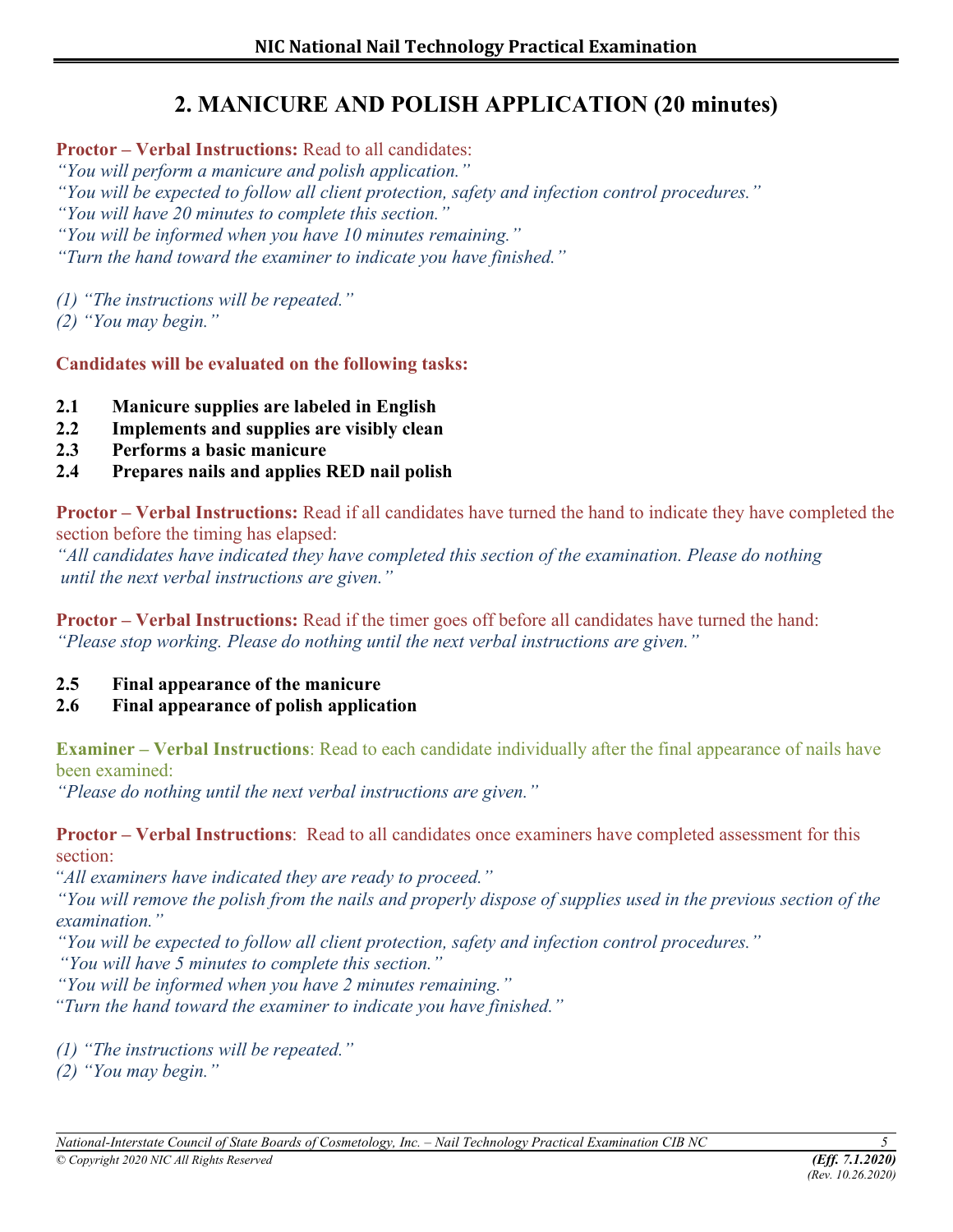#### **Candidates will be evaluated on the following tasks:**

#### **2.7 Items to be disinfected, soiled linens, and trash are disposed of in a correct manner throughout section**

**Proctor – Verbal Instructions:** Read if all candidates have turned the hand to indicate they have completed the section before the timing has elapsed:

*"All candidates have indicated they have completed this section of the examination, we will now proceed."*

**Proctor – Verbal Instructions:** Read if the timer goes off before all candidates have turned the hand: *"Please stop working."*

**Proctor – Verbal Instructions:** Read when all examiners have indicated they have completed their assessment. *"Examiners please rotate at this time."*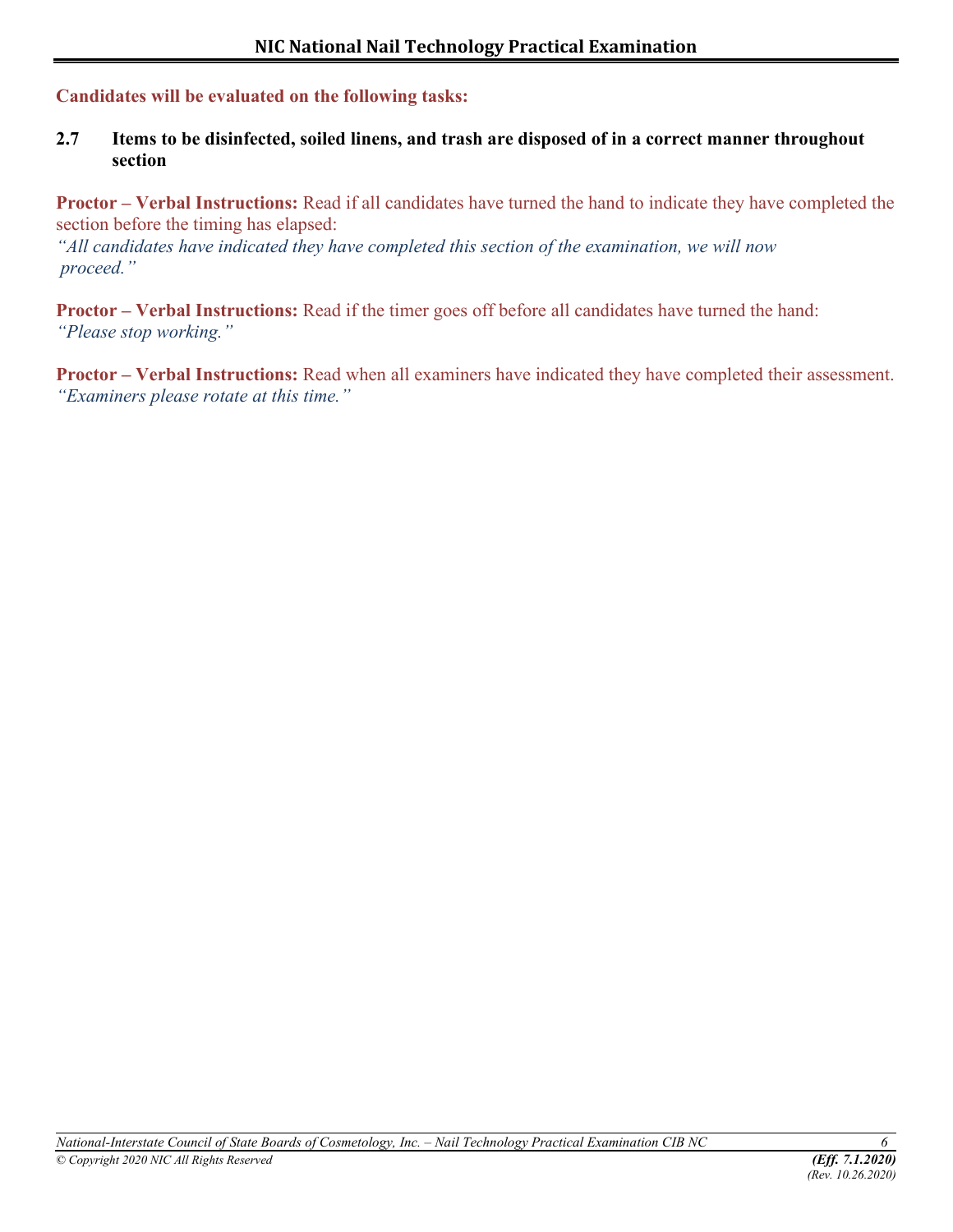## **3. WORK AREA AND** *NEW* **CLIENT PREPARATION, AND SET UP OF SUPPLIES (10 minutes)**

**Proctor – Verbal Instructions:** Read to all candidates:

*"You will prepare your work area for a NEW client."*

*"You will set up the universal supplies you will use for the remainder of the examination."*

 *"You will also set up for the following sections of the examination:* 

*Nail Tip Application and Blending Sculptured Nail Service*

*Removal of Sculptured Nail"* 

*"You will prepare your client for the services."* 

*"You will be expected to follow all client protection, safety and infection control procedures."* 

*"You will have 10 minutes to complete this section."* 

*"You will be informed when you have 5 minutes remaining."* 

*"Do not demonstrate any procedures until the verbal instructions are given and you are instructed to begin."* 

*"Turn the hand toward the examiner to indicate you have finished."* 

*(1) "The instructions will be repeated."*

*(2) "You may begin."*

#### **Candidates will be evaluated on the following tasks:**

- **3.1 Disinfects all work areas completely with product labeled in English as EPA-registered bactericidal, virucidal, and fungicidal disinfectant**
- **3.2 Sanitizes hands with product labeled in English**
- **3.3 Universal supplies are labeled in English**
- **3.4 Items to be disinfected, soiled linens, and trash are disposed of in a correct manner throughout section**

**Proctor – Verbal Instructions:** Read if all candidates have turned the hand to indicate they have completed the section before the timing has elapsed:

*"All candidates have indicated they have completed this section of the examination, we will now proceed."* 

**Proctor – Verbal Instructions:** Read if the timer goes off before all candidates have turned the hand: *"Please stop working."*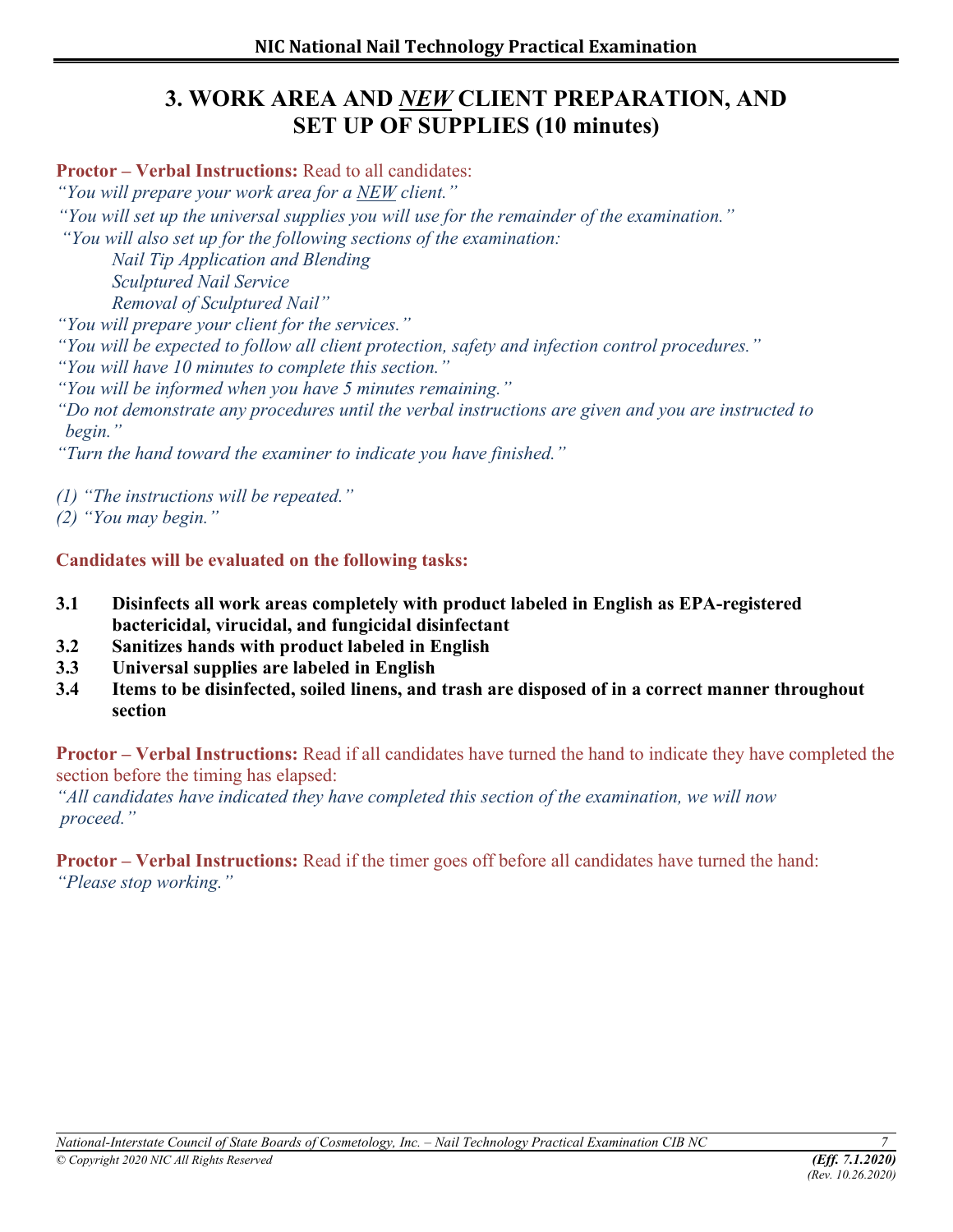# **4. NAIL TIP APPLICATION AND BLENDING (20 minutes)**

**Proctor – Verbal Instructions:** Read to all candidates:

(Note to Proctor - Choose any finger)

*"You will perform nail tip application and blending."*

*"You will apply the nail tip to the \_\_\_\_\_\_\_\_\_\_ finger."*

*"You will be expected to follow all client protection, safety and infection control procedures."*

*"You will have 20 minutes to complete this section."*

*"You will be informed when you have 10 minutes remaining."*

*"Turn the hand toward the examiner to indicate you have finished."*

*(1) "The instructions will be repeated."* 

*(2) "You may begin."*

**Candidates will be evaluated on the following tasks:**

- **4.1 Nail tip application and blending supplies are labeled in English**
- **4.2 Implements and supplies are visibly clean**
- **4.3 Prepares for nail tip application**
- **4.4 Selects full-well tip and attaches to nail plate of assigned finger**
- **4.5 Trims, shapes, and blends nail tip**

**Proctor – Verbal Instructions:** Read if all candidates have turned the hand to indicate they have completed the section before the timing has elapsed:

*"All candidates have indicated they have completed this section of the examination. Please do nothing until the next verbal instructions are given."*

**Proctor – Verbal Instructions:** Read if the timer goes off before all candidates have turned the hand: *"Please stop working. Please do nothing until the next verbal instructions are given."*

#### **4.6 Final appearance of finished nail tip**

**Examiner – Verbal Instructions**: Read to each candidate individually after the final appearance of nails have been examined:

*"Please do nothing until the next verbal instructions are given."*

#### **4.7 Items to be disinfected, soiled linens, and trash are disposed of in a correct manner throughout section**

**Proctor – Verbal Instructions**: Read to all candidates once examiners have completed assessment for this section:

*"All examiners have indicated they are ready to proceed."*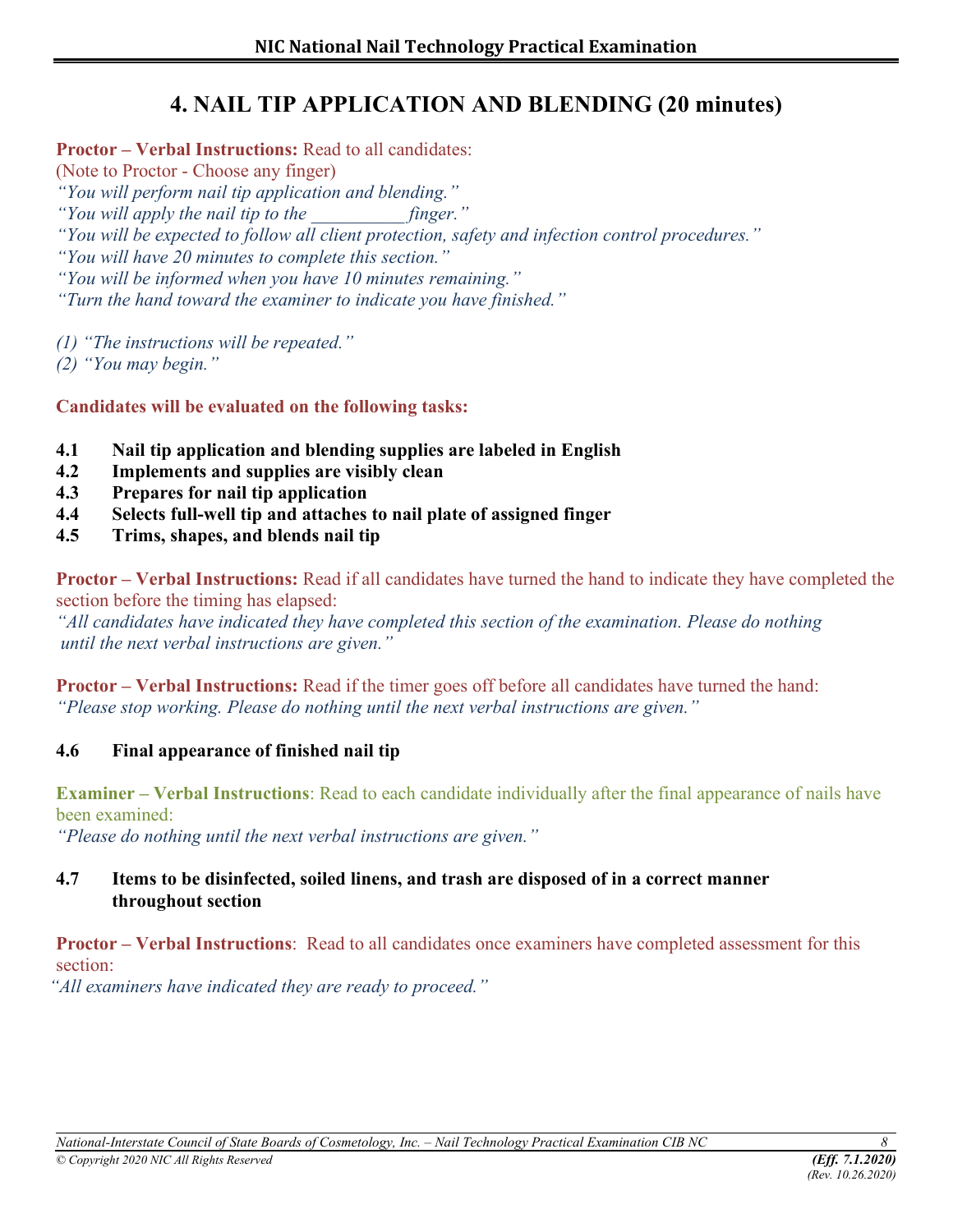# **5. SCULPTURED NAIL (20 minutes)**

#### **Proctor – Verbal Instructions:** Read to all candidates:

(Note to Proctor - Choose any finger)

 *"You will sculpt a nail on the \_\_\_\_\_\_\_\_\_\_ finger."*

*"You must use a manufacturer sealed, low-odor/less-odor product."* 

*"You will be expected to follow all client protection, safety and infection control procedures."* 

*"You will have 20 minutes to complete this section."* 

*"You will be informed when you have 10 minutes remaining."* 

*"Turn the hand toward the examiner to indicate you have finished."* 

*(1) "The instructions will be repeated."*

*(2) "You may begin."*

**Candidates will be evaluated on the following tasks:** 

- **5.1 Sets up sculptured nail supplies. Products** *MUST* **be in original container and have manufacturer's label in English**
- **5.2 Implements and supplies are visibly clean**
- **5.3 Prepares nail plate for sculptured nail**
- **5.4 Sculpts a nail to extend the free edge of assigned finger**
- **5.5 Shapes, contours, and finishes sculptured nail**

**Proctor – Verbal Instructions:** Read if all candidates have turned the hand to indicate they have completed the section before the timing has elapsed:

*"All candidates have indicated they have completed this section of the examination. Please do nothing until the next verbal instructions are given."* 

**Proctor – Verbal Instructions:** Read if the timer goes off before all candidates have turned the hand: *"Please stop working. Please do nothing until the next verbal instructions are given."* 

#### **5.6 Final appearance of sculptured nail**

**Examiner – Verbal Instructions**: Read to each candidate individually after the final appearance of nails have been examined:

*"Please do nothing until the next verbal instructions are given."*

#### **5.7 Items to be disinfected, soiled linens, and trash are disposed of in a correct manner throughout section**

#### **Proctor – Verbal Instructions**: Read to all candidates once examiners have completed assessment for this section:

 *"All examiners have indicated they are ready to proceed."*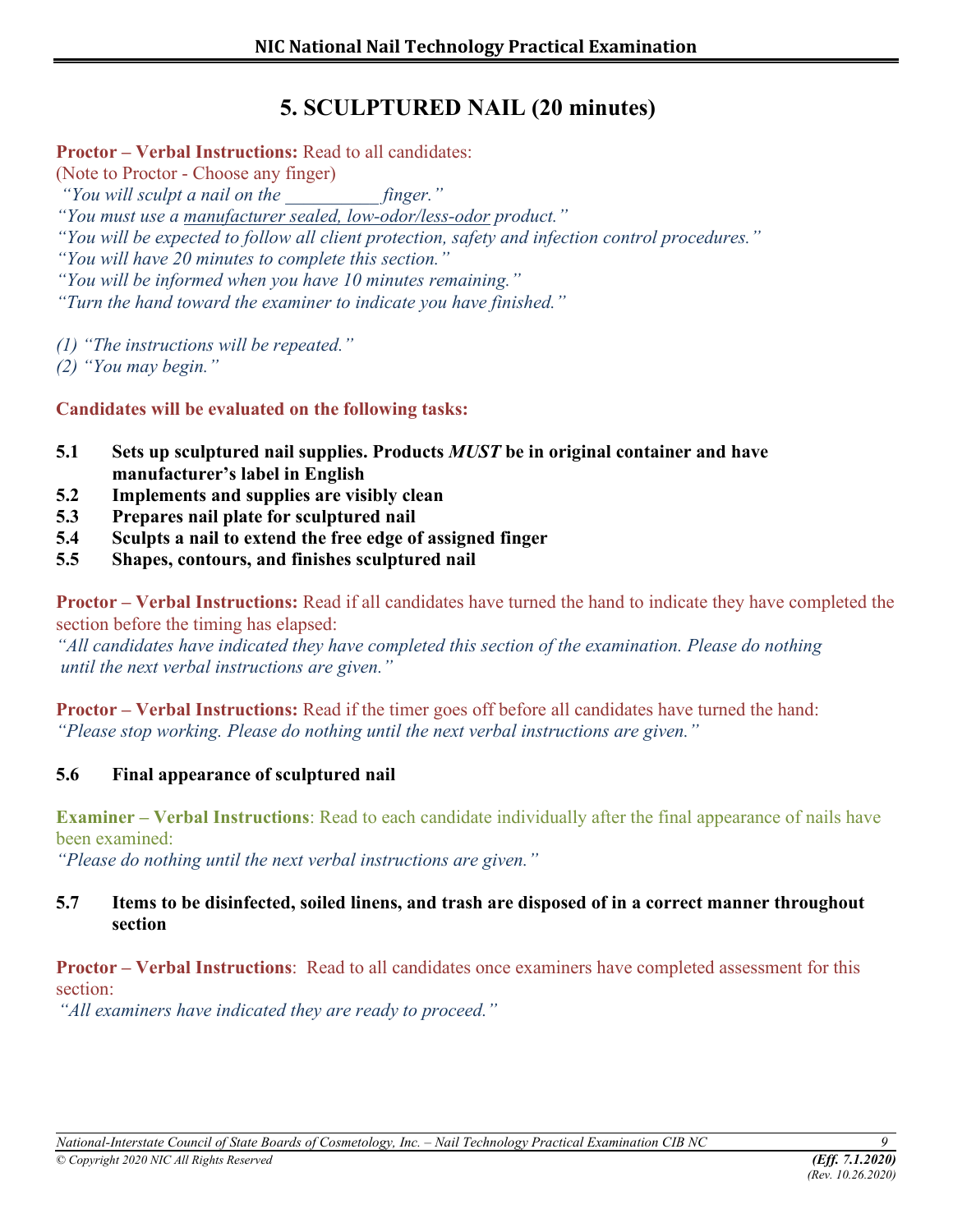# **6. REMOVAL OF SCULPTURED NAIL (20 minutes)**

#### **Proctor – Verbal Instructions:** Read to all candidates:

*"You will perform a removal of the sculptured nail."* 

*"You will be expected to follow all client protection, safety and infection control procedures."* 

*"You will have 20 minutes to complete this section."* 

*"You will be informed when you have 10 minutes remaining."*

*"Turn the hand toward the examiner to indicate you have finished."* 

*(1) "The instructions will be repeated."*

*(2) "You may begin."*

**Candidates will be evaluated on the following tasks:** 

- **6.1 Sculptured nail removal supplies are labeled in English**
- **6.2 Implements and supplies are visibly clean**
- **6.3 Removes sculptured nail**
- **6.4 Smooths and finishes the natural nail**

**Proctor – Verbal Instructions:** Read if all candidates have turned the hand to indicate they have completed the section before the timing has elapsed:

*"All candidates have indicated they have completed this section of the examination. Please do nothing until the next verbal instructions are given."* 

**Proctor – Verbal Instructions:** Read if the timer goes off before all candidates have turned the hand: *"Please stop working. Please do nothing until the next verbal instructions are given."* 

#### **6.5 Final assessment of sculptured nail removal**

**Examiner – Verbal Instructions**: Read to each candidate individually after the final appearance of nails have been examined:

*"Please do nothing until the next verbal instructions are given."*

#### **6.6 Items to be disinfected, soiled linens, and trash are disposed of in a correct manner throughout section**

**Proctor – Verbal Instructions**: Read to all candidates once examiners have completed assessment for this section:

 *"All examiners have indicated they are ready to proceed."*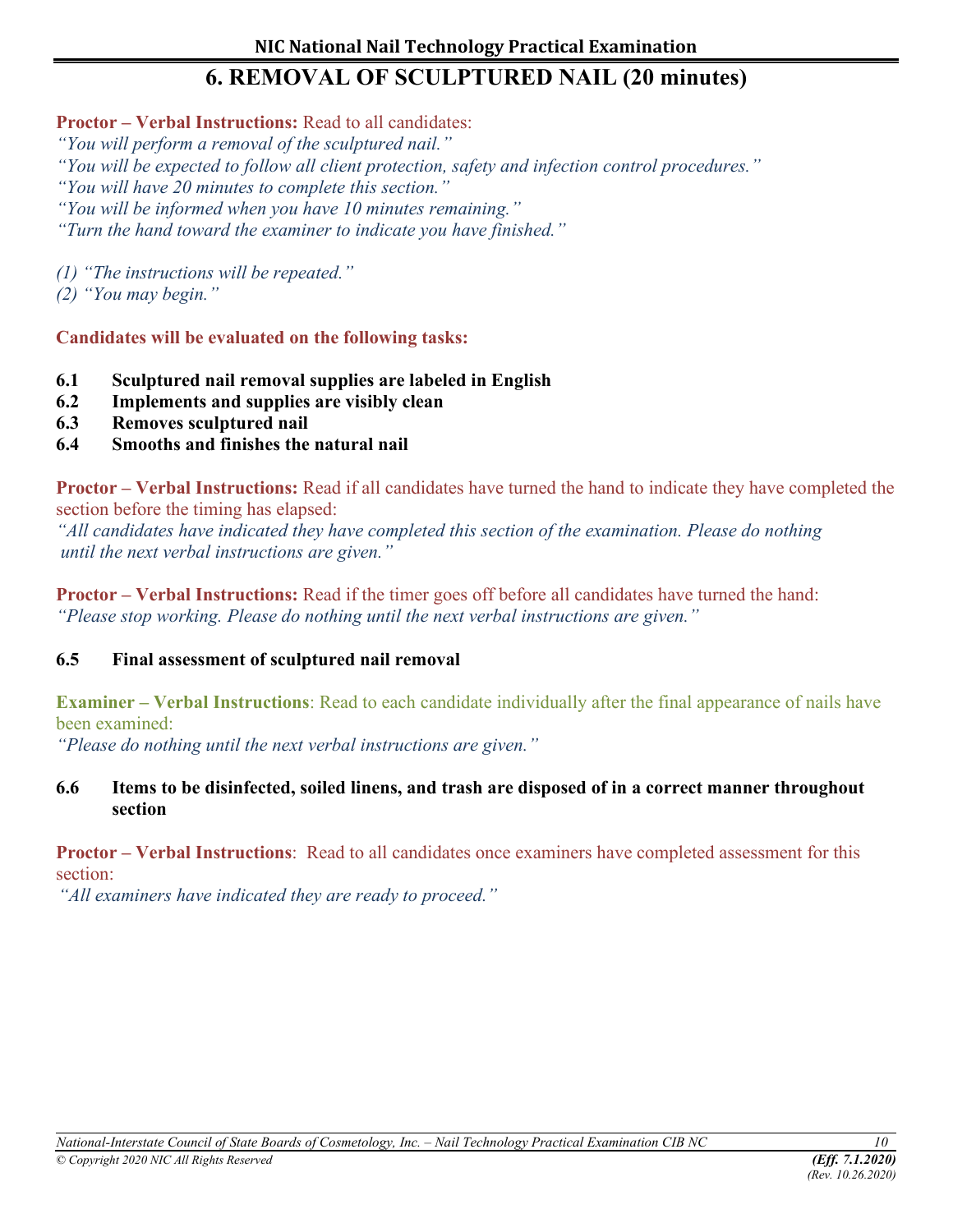# **7. BLOOD EXPOSURE PROCEDURE (Individually Timed, 5 minutes per candidate)**

**Proctor – Verbal Instructions:** Read to all candidates:

*"You will demonstrate the blood exposure procedure."* 

*"You will imagine the following scenario: During a service, you have sustained a minor cut to your index finger. The injury is such that you can continue with the service. The injury has not yet contaminated your work area or the client. You are expected to demonstrate the proper procedure for a blood exposure."* 

*"You are expected to follow all client protection, safety and infection control procedures."* 

*"You will be instructed individually by the examiner to demonstrate the Blood Exposure Procedure."* 

*"You will have 5 minutes to complete this section."* 

*"You will be informed when you have 2 minutes remaining."* 

*"Do not begin to demonstrate the Blood Exposure Procedure until instructed individually by the examiner to do so."* 

*"Turn the hand toward the examiner to indicate you have finished." (1) "The instructions will be repeated."*

**Examiner – Verbal Instructions**: Read to each candidate individually: *"Please demonstrate the Blood Exposure Procedure."*

**Candidates will be evaluated on the following tasks:** 

- **7.1 First aid supplies and materials are labeled in English**
- **7.2 Removes materials from first aid kit**
- **7.3 Supplies and materials are visibly clean**
- **7.4 Cleans injured area with antibiotic**
- **7.5 Covers injury with dressing that is absorbent and secured**
- **7.6 Disposes of all contaminated supplies**
- **7.7 Candidate protects injury with glove or finger cot**

**Examiner – Verbal Instructions**: Read to each candidate individually: *"Please do nothing until the next verbal instructions are given."*

## **NORTH CAROLINA BLOOD EXPOSURE PROCEDURE**

**At the NC State Board practical exam site candidates do not have access to a sink for handwashing. During the examination parts of the procedure must be demonstrated as you're a mock performance to show knowledge of the correct steps. At all exams candidates will be required to do blood exposure on oneself as follows:** 

- Stop the service. If a real blood exposure occurred during the NIC practical exam the candidate would do this step.
- Explain situation to client and excuse him- or herself. During the NIC practical exam candidates will not demonstrate this part.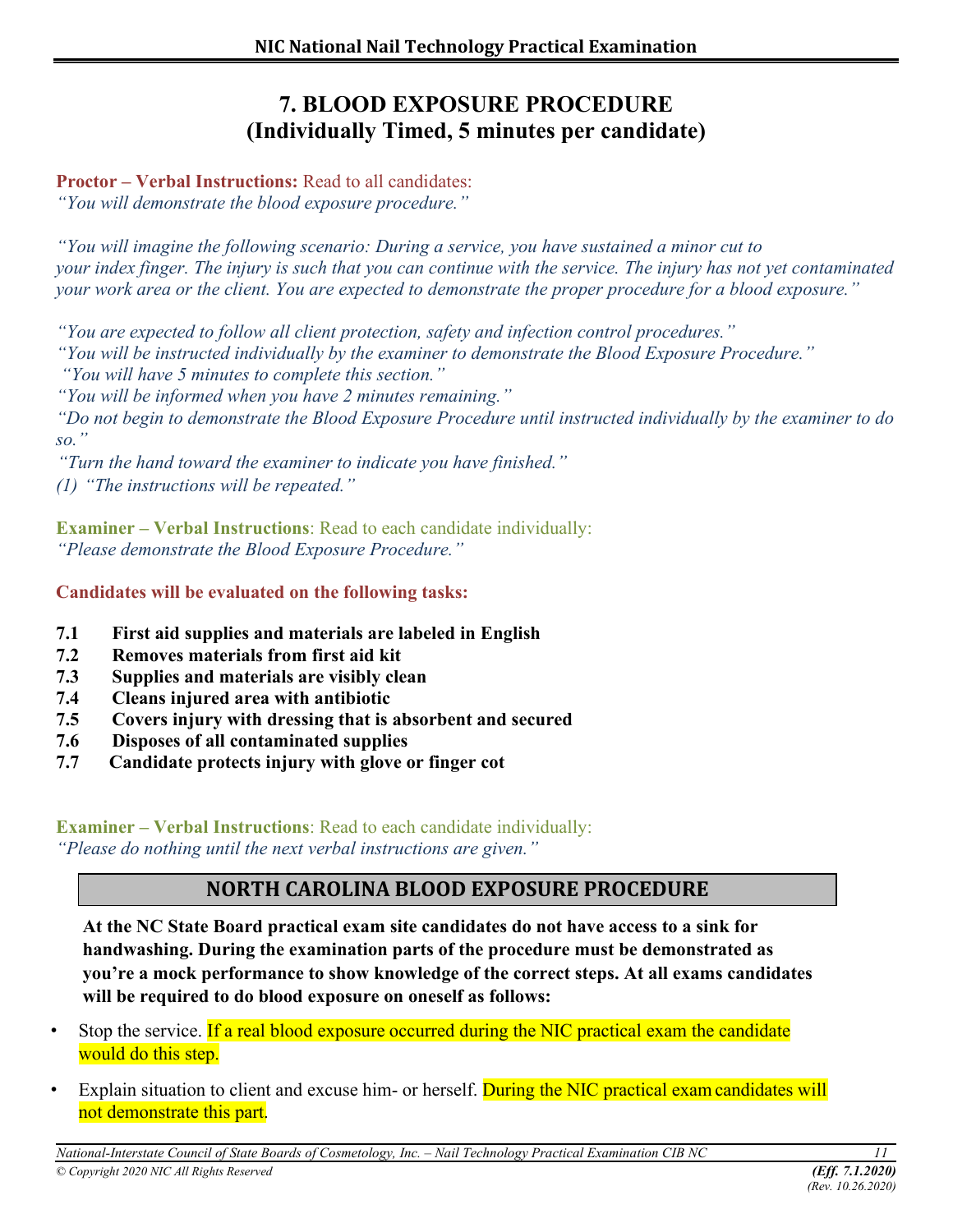#### **NORTH CAROLINA BLOOD EXPOSURE PROCEDURE CONTINUED**

- Proceed to the handwashing area equipped with first aid supplies. During the NIC practical exam candidates will not demonstrate this part.
- Wash your hands with soap and running water and dry with a disposable towel. (If punctured area is on the hand you would combine hand washing with washing the punctured area) During the NIC practical exam candidates will not demonstrate this part.
- Wash the punctured area with soap and running water and dry with a disposable towel. Wash hands using hand sanitizer as soap and running water are not available, then dry with a disposable towel.
- Place the disposable towel in the waste container.
- If cut is still bleeding apply pressure over the wound with a disposable towel. (Once removed must be immediately placed in the waste container) If a candidate is truly cut self-perform do this step, if not go to the next step.
- Remove adhesive bandage and antibiotic cream from first aid kit.
- Apply an adhesive bandage and/or antibiotic cream to the cut. During exam candidates must do both.
- Place all single-use items in waste container. Do not put on the station or in a zip lock bag, immediately drop them into the waste container.
- Apply protective gloves
- Remove implements from work station, then properly clean and disinfect implements.
- Clean and disinfect station.
- Remove gloves from hands and dispose immediately in waste container.
- Wash hands with soap and running water, keeping the bandage dry. Wash hands using hand sanitizer as soap and running water, then dry with a disposable towel.
- If the injured area is on the hands, fingers or thumb apply disposable, protective gloves or a finger guard ensuring the injured area is covered. If a real blood exposure occurred during the NIC practical exam candidates would demonstrate this step.
- Return to service. If a real blood exposure occurred during the NIC practical exam candidates would demonstrate this step.

# **CANDIDATE SUMMARY AND FINAL CLEANUP**

**Proctor - Verbal Instructions:** Read at the conclusion of the examination:

*"All examiners have indicated they have completed their assessment."*

*"Make sure that all kit supplies and disposable materials are taken with you."* 

*"This concludes the National Interstate Council of State Boards of Cosmetology, National Nail* 

 *Technology Practical Examination."* 

*"Thank you for your participation."*

*National-Interstate Council of State Boards of Cosmetology, Inc. – Nail Technology Practical Examination CIB NC 12*